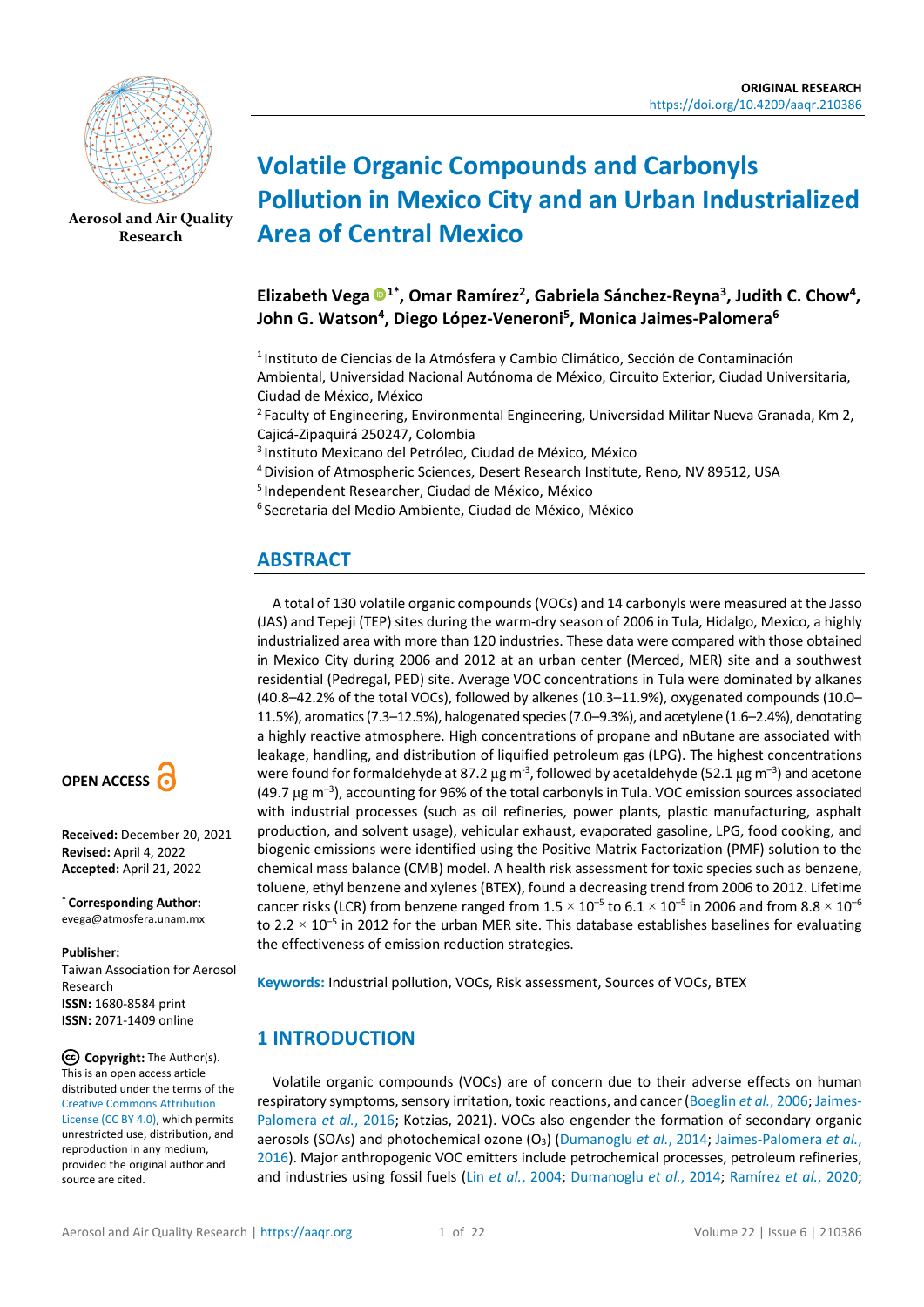

Silva *et al.*[, 2022\)](#page-20-0). Vehicular exhaust and evaporative emissions are also major emitters of VOCs in urban areas (Vega *et al.*[, 2000,](#page-20-1) [2011\)](#page-20-2).

The industrial corridor of Tula, Hidalgo, central Mexico, has been identified as one of the most polluted areas in the country. Potential major emitters include the Miguel Hidalgo oil refinery and the Francisco Perez Rios thermoelectric power plant that are powered by fuel oils. The remaining  $\sim$ 120 industries include five cement plants using recycled alternative fuels and industrial wastes that may contain dioxins and furans, acid gases, volatile chlorinated organic compounds, and polycyclic aromatic hydrocarbons (PAHs). Emission estimates in the Tula industrial corridor includes 35,739 tons year<sup>-1</sup> of particulate matter (PM), 115,162 tons year<sup>-1</sup> of sulfur dioxide (SO<sub>2</sub>), 21,997 tons year<sup>-1</sup> of nitrogen oxides (NO<sub>x</sub>), 284,252 tons year<sup>-1</sup> of carbon monoxide (CO), and 70,641 tons year<sup>-1</sup> of VOC [\(IEEH, 2016\)](#page-18-1).

The urban area of Mexico City is located  $~60$  km south of the Tula industrial corridor with a land area of  $1,494.6$  km<sup>2</sup> at  $2,240$  m above mean sea level, bordered by mountains to the south, east, and west and open at the north, where the industrial area is located. Under prevailing northerly winds, emissions from this region can affect air quality in the Mexico City [\(Sosa](#page-20-3) *et al.*, [2013,](#page-20-3) [2020\)](#page-20-4). Mexico City was once one of the most polluted megacities, but aggressive emission reduction measures have succeeded in reducing air pollution levels (Sosa *et al.*[, 2020\)](#page-20-4).

This study evaluates concentrations of 130 VOCs and 14 carbonyls in Tula during the warm-dry season of 2006. These levels are compared with 2006 and 2012 VOCs measured in Mexico City. Sources are inferred by applying the Positive Matrix Factorization (PMF)-Chemical Mass Balance (CMB) receptor model. Toxic and carcinogenic species are used to evaluate health risks. As VOCs are not routinely acquired in Mexico's compliance monitoring network, this historical data set provides a baseline to assist policy makers in establishing control strategies and assessing the effectiveness of emission control measures in the recent past.

### **2 EXPERIMENTAL METHOD**

#### **2.1 Site Locations and Measurements**

VOCs and carbonyls were measured at the Jasso (JAS) (99.31°W, 20.02°N) site, located 5 km SW of the Francisco Perez Rio power plant and the Miguel Hidalgo oil refinery; and the Tepeji (TEP) (99.29°W, 19.86°N) site, located 24 km downwind of major sources, close to a highway and a limestone quarry that supplied the cement plants as shown i[n Fig. 1.](#page-2-0) These sites were selected to capture fresh emissions from major sources and to determine downwind concentrations [\(Sosa](#page-20-3)  *et al.*[, 2013;](#page-20-3) Vega *et al.*[, 2021\)](#page-20-5).

The two Mexico City sites represent different types of land use: 1) Merced (MER) (99.07°W, 19.25°N), located downtown with a mix of commercial and residential areas, surrounded by major paved roads with heavily travelled light- and heavy-duty vehicles, and 2) Pedregal (PED) (99.12°W, 19.19°N), located southwest in a residential area adjacent to lightly travelled paved roads and downwind of the city center [\(Velasco](#page-20-6) *et al.*, 2007). An asphalt production plant located 5 km east of PED site is the only recorded industrial source in the area (Vega *et al.*[, 2000\)](#page-20-1). The highest VOC concentrations have been reported at the MER site, whereas the Mexican air quality standard for one hour O<sub>3</sub> (110 ppb) is frequently exceeded at the PED site [\(Jaimes-Palomera](#page-18-0) *et al.*[, 2016\)](#page-18-0).

#### **2.2 Sampling and Analytical Methods**

From 29 March to 21 April 2006, a total of 220 VOC samples from the two Tula sites were acquired daily within two 12-hour periods (i.e., daytime, 07:00–19:00 and nighttime, 19:00–next day 07:00 local time [LT]) with passivated stainless steel canisters using automated sample changers (VOCCS and AVOCS, Andersen Instruments, Waltham, MA, USA). VOCs (C2–C11) for 130 compounds were quantified using cryogenic preconcentration/high-resolution gas chromatography (GC) following the TO-14A protocol (U.S. [EPA, 1999\)](#page-20-7) as described previously (Vega *et al.*[, 2000;](#page-20-1) [Arriaga-Colina](#page-16-1) *et al.*, 2004). Daily, 12-hour (07:00 to 19:00 LT) carbonyl samples were acquired with dinitrophenylhydrazine (DNPH)-Silica cartridges (Water Sep-Pak, Milford, MA, USA). The 14 carbonyls were analyzed by high performance liquid chromatography (HPLC) equipped with an ultraviolet photodiode array detector following the TO-11A protocol [\(Arriaga-Colina](#page-16-1) *et al.*, 2004).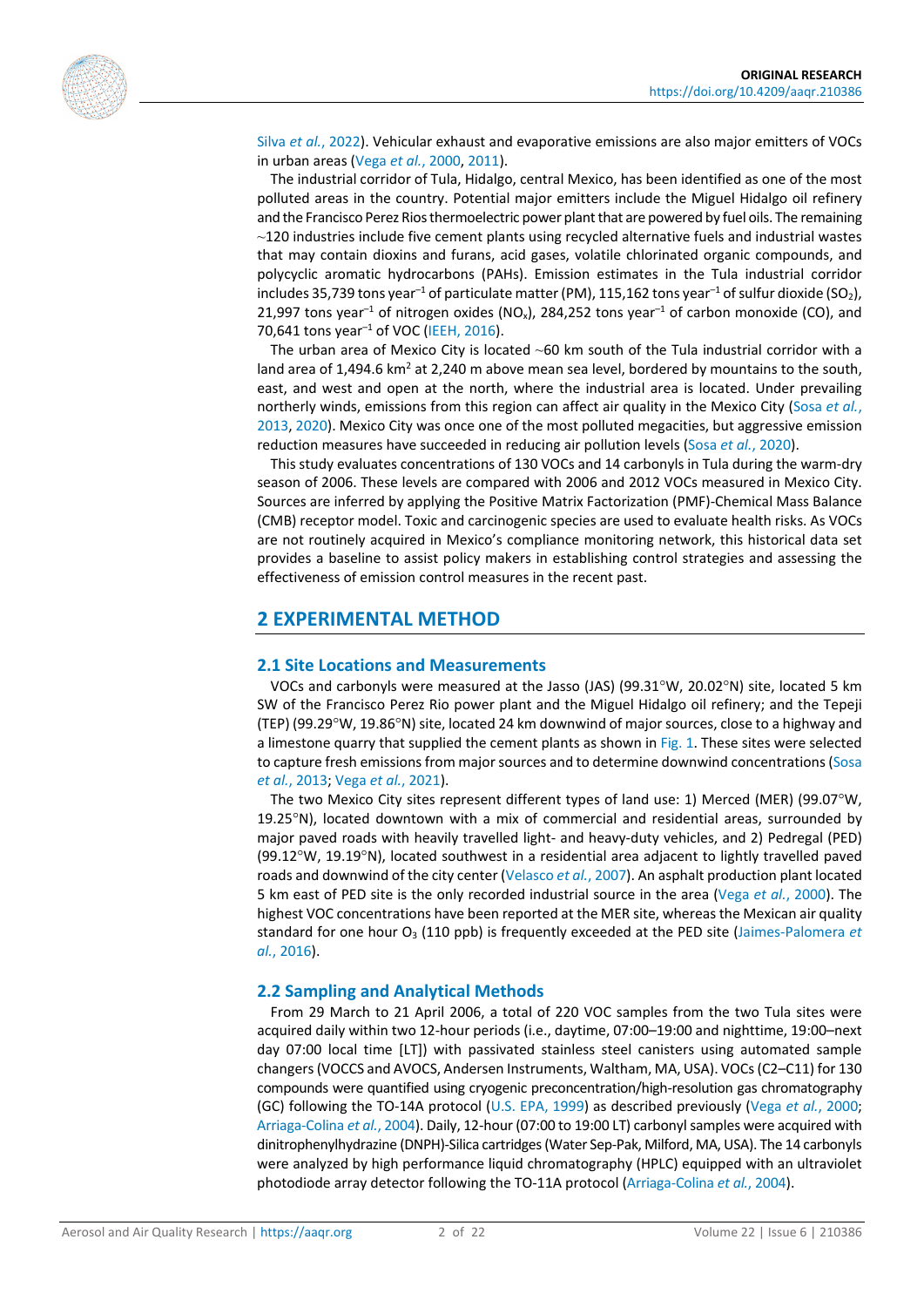<span id="page-2-0"></span>



**Fig. 1.** Locations of Jasso (JAS) and Tepeji (TEP) monitoring sites in Hidalgo, and Merced (MER) and Pedregal (PED) sites in Mexico City, Mexico.

Additional 24-hour VOC canister samples (midnight–24:00 LT) were collected every sixth day at the MER and PED sites from 24 March to 23 May, 2006 and from 28 March to 24 April, 2012. Details of the sampling campaigns and chemical analyses are provided in [Reyes](#page-20-8) *et al.* (2008) and [Jaimes-Palomera](#page-18-0) *et al.* (2016).

Different sampling periods were chosen to coincide with the field campaign duration in Tula. A longer sampling period (March to May, 2006) was selected for the 24-hour VOCs due to the infrequent sampling schedule (i.e., every sixth day) to accommodate the statistical stability for follow up data analysis and modeling. In addition, VOC measurements from the northeast industrial Xalistoc (XAL) and southeast services (CES) sites from 2003, 2006, and 2012 were obtained for comparison.

Meteorological conditions conducive to pollution buildups during the warm-dry season in Tula have been examined by Fast *et al.* [\(2007\)](#page-17-1) and Sosa *et al.* [\(2013\).](#page-20-3) A shallow stable layer with light south-southwesterly winds often forms early in the morning, limiting pollutant dispersion. After midday, a well-developed mixing layer with prevailing northerly winds favor pollutant mixing and transport. Similar situations occurred during the warm-dry season of 2006 and 2012 for Mexico City [\(Gobierno de la Ciudad de México, 2022\)](#page-17-2).

#### **2.3 Source Identification**

PMF version 5.0 software [\(Paatero, 1997;](#page-19-2) [Norris](#page-19-3) *et al.*, 2014) was applied to identify possible VOC sources. Observables submitted to the PMF-CMB solution included C3–C11 alkanes, C4–C6 alkenes, C6–C9 aromatics, acetylene, three oxygenated compounds, and five carbonyls (i.e., formaldehyde, acetaldehyde, acetone, propionaldehyde, and crotonaldehyde). A minimum of 75% valid data was required for a species to be included as a fitting species.

Uncertainties were calculated following the methodology proposed by [Amato](#page-16-2) *et al.* (2009). Species were classified using the signal-to-noise (S/N) ratio defined by [Paatero](#page-19-4) *et al.* (2003). Species with S/N < 2 were generally defined as weak variables. Since S/N is sensitive to sporadic values much higher than the level of noise, the percentage of data above detection limit was used [\(Ramírez](#page-19-5) *et al.*, 2018). To obtain the best solution that met goodness-of-fit parameters (e.g., observed vs. estimated values, correlation coefficients and residual analysis), 5 to 7 factors were used in addition to the G-space plot to assess rotational ambiguity and possible relationships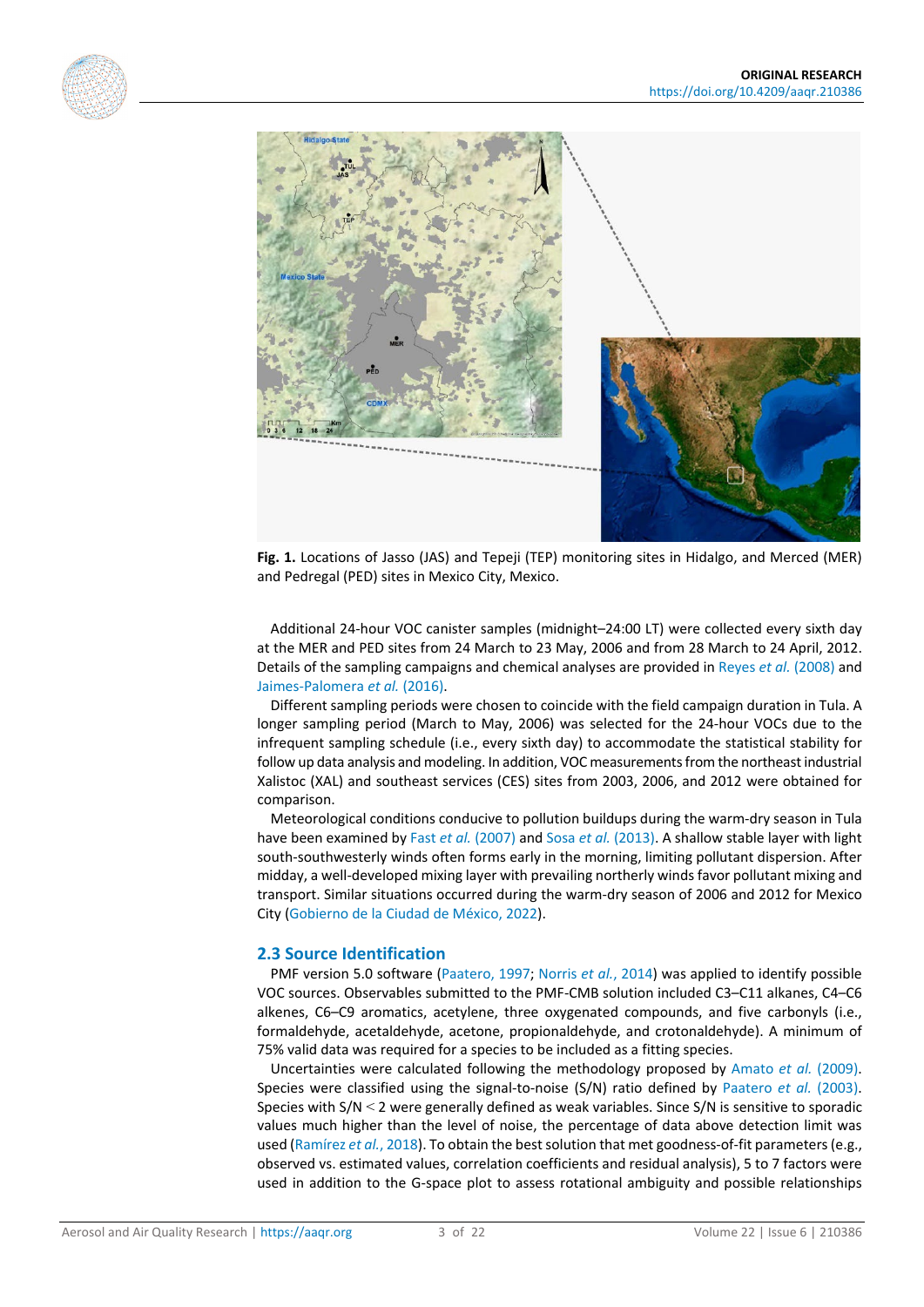

among the factor contributions. The Fpeak rotation tool was used to provide stability to the solution. The proximity of Qrobust and Qtheory values was used as the criterion for choosing the best fit to the input data (Reff *et al.*[, 2007\)](#page-20-9). Q<sub>theory</sub> was calculated following the procedure suggested b[y Norris](#page-19-3) *et al.* (2014). The basic equation that refers to the solution of the mass balance is:

$$
X_{ij}=\sum_{k=1}^{\rho}g_{ik}xf_{kj}+e_{ij}
$$
\n(1)

where  $X_{ij}$  is the concentration of species *j* measured on sample *i*;  $p$  is the number of factors contributing to the samples; *fkj* is the concentration of species *j* in factor profile *k*; *gik* is the relative contribution of profile *k* to sample *i*; and *eij* is error of the PMF model for the *j* species measured on sample *i*. The values of *gik* and *fkj* are adjusted until a minimum value of *Q* for a given *p* is found. *Q* is defined as:

$$
Q = \sum_{i=1}^{n} \sum_{f=1}^{m} \left( \frac{e_{ij}}{\sigma_{ij}} \right)^2
$$
 (2)

where *σij* is the uncertainty of the *jth* species concentration in sample *i*; *n* is the number of samples; and *m* is the number of species.

#### **2.4 Health Risk Estimates**

BTEX (benzene, toluene, ethylene, and xylene) is a VOC group of high interest due to carcinogenic and non-carcinogenic effects on human health (Hu *et al.*[, 2018;](#page-18-2) [Abbasi](#page-16-3) *et al.*, 2020). Health risks were estimated based on the assumption that inhalation is the major exposure pathway. Since benzene is a Group 1 carcinogen and ethylbenzene is a Group 2B carcinogen [\(IARC, 2000,](#page-18-3) [2018\)](#page-18-4), cancer risks were estimated for these two compounds, while non-carcinogenic risks included all BTEX compounds. Carcinogenic and non-carcinogenic risks were estimated by calculating the Lifetime Cancer Risk (LCR) and Hazard Quotient (HQ), respectively, following the guidance of the U.S. EPA [\(2009,](#page-20-10) [2011\)](#page-20-11) as described by the following equations [\(Dehghani](#page-17-3) *et al.*, 2018[; Mohammadi](#page-19-6)  *et al.*[, 2020;](#page-19-6) [Ghaffari](#page-17-4) *et al.*, 2021):

$$
CE = ((C \times ET \times EF \times ED)) / AT \tag{3}
$$

$$
LCR = CE \times IUR \tag{4}
$$

<span id="page-3-0"></span> $HQ = CE/(R_fC \times 1000))$  (5)

$$
H I = \sum_{i=1}^{n} H Q_i
$$
 (6)

where *CE* is the cumulative exposure ( $\mu$ g m<sup>-3</sup>); *C* is the measured pollutant concentration ( $\mu$ g m<sup>-3</sup>); *ET* is the exposure time (24 hours day<sup>-1</sup>); *EF* is the exposure frequency (365 hours day<sup>-1</sup>); *ED* is the exposure duration set at 6 and 24 years for children and adults, respectively (Wang *et al.*, 2018; Vega *et al.*[, 2021\)](#page-20-5); and *AT* is the average lifetime (hours = 75 years  $\times$  365 days year<sup>-1</sup>  $\times$  24 hours day<sup>-1</sup>), where 75 years is the life expectancy in Mexico [\(Gobierno de México, 2019\)](#page-18-5). The *IUR* is the inhalation unit risk (µg m<sup>-3</sup>)<sup>-1</sup> and  $R_fC$  is the inhalation reference concentration (mg m<sup>-3</sup>). In addition, a hazard index (HI) was used to sum the HQs of all the BTEX compounds [\(Eq. \(6\)\)](#page-3-0), where *HQi* is the *HQ* calculated for each *i*th compound.

Based on the Office of Environmental Health Hazard Assessment (OEHHA) [\(https://oehha.ca.gov/\)](https://oehha.ca.gov/), the IUR for benzene is 2.9  $\times$  10<sup>-5</sup> (µg m<sup>-3</sup>)<sup>-1</sup> and for ethylbenzene is 2.5  $\times$  10<sup>-6</sup> (µg m<sup>-3</sup>)<sup>-1</sup>. The R<sub>f</sub>D values of benzene, toluene, ethylbenzene, and xylenes are 0.03 mg m<sup>-3</sup>, 5.0 mg m<sup>-3</sup>, 1.0 mg m<sup>-3</sup>, and 0.1 mg  $\text{m}^{-3}$ , respectively, which are obtained from the Integrated Risk Information System (IRIS[, www.epa.gov/iris\)](http://www.epa.gov/iris).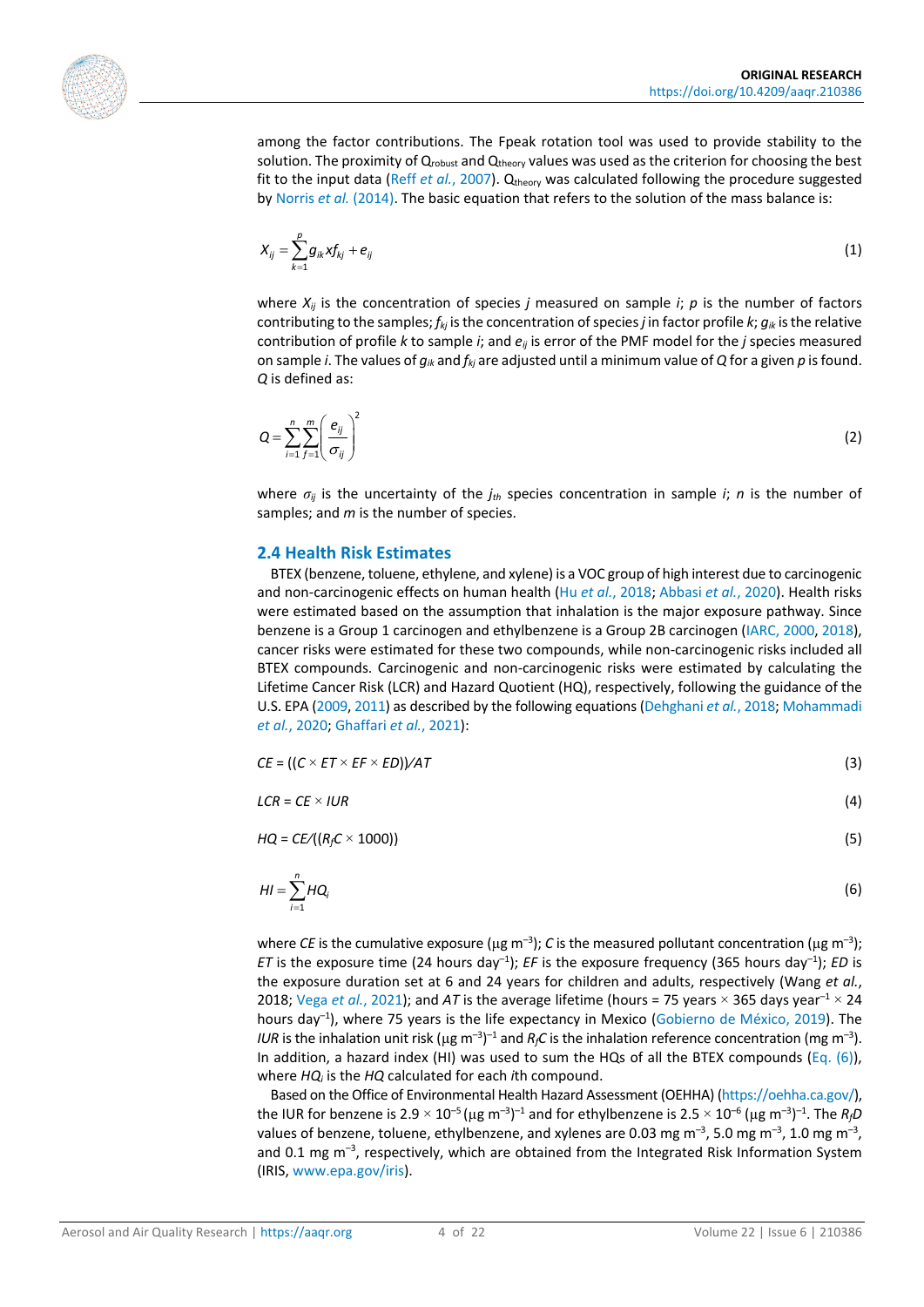

# **3 RESULTS AND DISCUSSION**

#### **3.1 Concentrations in Tula Industrial Corridor**

#### 3.1.1 Volatile organic compounds (VOCs)

Average 24-hour VOCs (07:00 to next day 07:00 LT) at JAS consisted of 2.4% acetylene, 40.8% alkanes, 10.3% alkenes, 9.3% halogenated compounds, 12.5% aromatics, 11.5% oxygenated compounds, and 13.3% non-identified. TEP averages consisted of 1.6% acetylene, 42.2% alkanes, 11.9% alkenes, 7.0% halogenated compounds, 7.3% aromatics, 10.0% oxygenated compounds, and 20.2% non-identified. These compositions are similar to those reported at Salamanca in Central Mexico (Vega *et al.*[, 2011\)](#page-20-2)[. Velasco](#page-20-6) *et al.* (2007) found that VOCs in Mexico City consisted of 60% alkanes, 5% alkenes, 15% aromatics, 2% oxygenated compounds, and 18% of non-identified species. Higher percent composition of alkenes (10.3–11.9%) and oxygenated compounds (10– 11.5%) at the JAS and TEP sites contrasted with the 5% and 2% averages, respectively, in Mexico City, consistent with higher reactivity potentials in the Tula atmosphere. Aromatics constituted 7–15% of VOCs in both the Tula region and Mexico City, indicating potential contributions from industrial emissions such as solvents, painting, graphic arts, and dry cleaning.

Higher VOC concentrations were observed at TEP than at JAS for both daytime and nighttime samples, with average and maximum 24-hour concentrations of 313.6 ppbC and 586.0 ppbC at TEP, and 259.5 and 395.0 ppbC at JAS, respectively. Among the different groups of VOCs, alkanes showed the highest 12-hour concentrations. As shown in [Fig. 2,](#page-5-0) average nighttime alkanes concentrations were 160.5 ppb at TEP and 102.3 ppbC at JAS. Propane and nButane are higher during nighttime than daytime, whereas propane and toluene exhibit less day/night differences. Oxygenated compounds show the opposite trend with higher concentrations found during day time. These findings are consistent with past studies, attributing to VOC conversion and high mixing heights during daytime which leads to lower VOC levels (An *et al.*[, 2014;](#page-16-4) Gu *et al.*[, 2020\)](#page-18-6).

At TEP, average acetylene and alkanes were 200% and 26% higher during nighttime than daytime, respectively. Maximum concentrations accounted for 65% of the nighttime samples for acetylene and 12% for alkanes. In contrast, aromatics concentration maxima were found in 18% of the daytime samples as compared to 5% during nighttime. Maximum nighttime halogenated and oxygenated compounds contributed to 12.5% and 18.7% of the total VOCs at TEP, respectively, twofold higher than those during daytime. These levels are higher than the maximum halogenated and oxygenated compounds during nighttime at JAS which accounted for 6.8% and 11.9%, of total VOCs, respectively.

Average total VOC concentrations of 259.5 ppbC at JAS and 313.6 ppbC at TEP were lower than the 1.1 and 6.7 ppmC reported for the PED (southwest residential) and XAL (northeast industrial) sites, respectively, in Mexico City [\(Arriaga-Colina](#page-16-1) *et al.*, 2004). Diurnal variations of VOCs in Tula were associated with the accumulation of local emissions due to a shallow boundary layer along with SOA formation [\(de Gouw](#page-17-5) *et al.*, 2009). During the warm-dry season with enhanced photochemical reactions, alkanes and aromatics react with hydroxyl radicals (OH– ) in the gas-phase while alkenes react with  $O_3$ , nitrate radical, and OH to form SOA.

[Table 1](#page-6-0) summarizes average and maximum concentrations of 22 VOCs in Tula. Average propane concentration (52.4 ppbC) were highest at TEP, followed by 111-trichloethane (26.8 ppbC), used as an industrial solvent and for consumer products. The highest VOC at JAS was 111-trichloethane (33.7 ppbC). Markers associated with handling and distribution of liquefied petroleum gas (LPG) at JAS include propane (13.5 ppbC), nButane (12.9 ppbC), iPentane (8.6 ppbC), and iButane (5.3 ppbC), constituting 16% of the total VOCs. Toluene (6.8 ppbC) was the highest aromatic, followed by xylenes (5.7 ppbC), and benzene (2.1 ppbC).

Among the alkenes and alkynes, acetylene (5.5 ppbC) was the most abundant species, followed by ethylene (1.7 ppbC) at JAS. At TEP, nButane (26.6 ppbC) and iButane (11.4 ppbC) contributed 20% of the total VOCs, with ~30% lower toluene (4.8 ppbC), 35% lower xylene (3.7 ppbC), ~30% lower benzene (1.5 ppbC) and acetylene (4.6 ppbC) than concentrations at JAS. Isoprene from natural sources was low at 2.5 ppbC. At TEP, LPG constituents (e.g., propane and butane) were important contributors to low molecular weight alkenes, accounting for 25–40% of the sum of 22 VOCs and 12–29% of the total VOCs. A high correlation (r = 0.93) between propane and nButane was found at TEP, consistent with contributions from LPG handling, distribution, and leakage.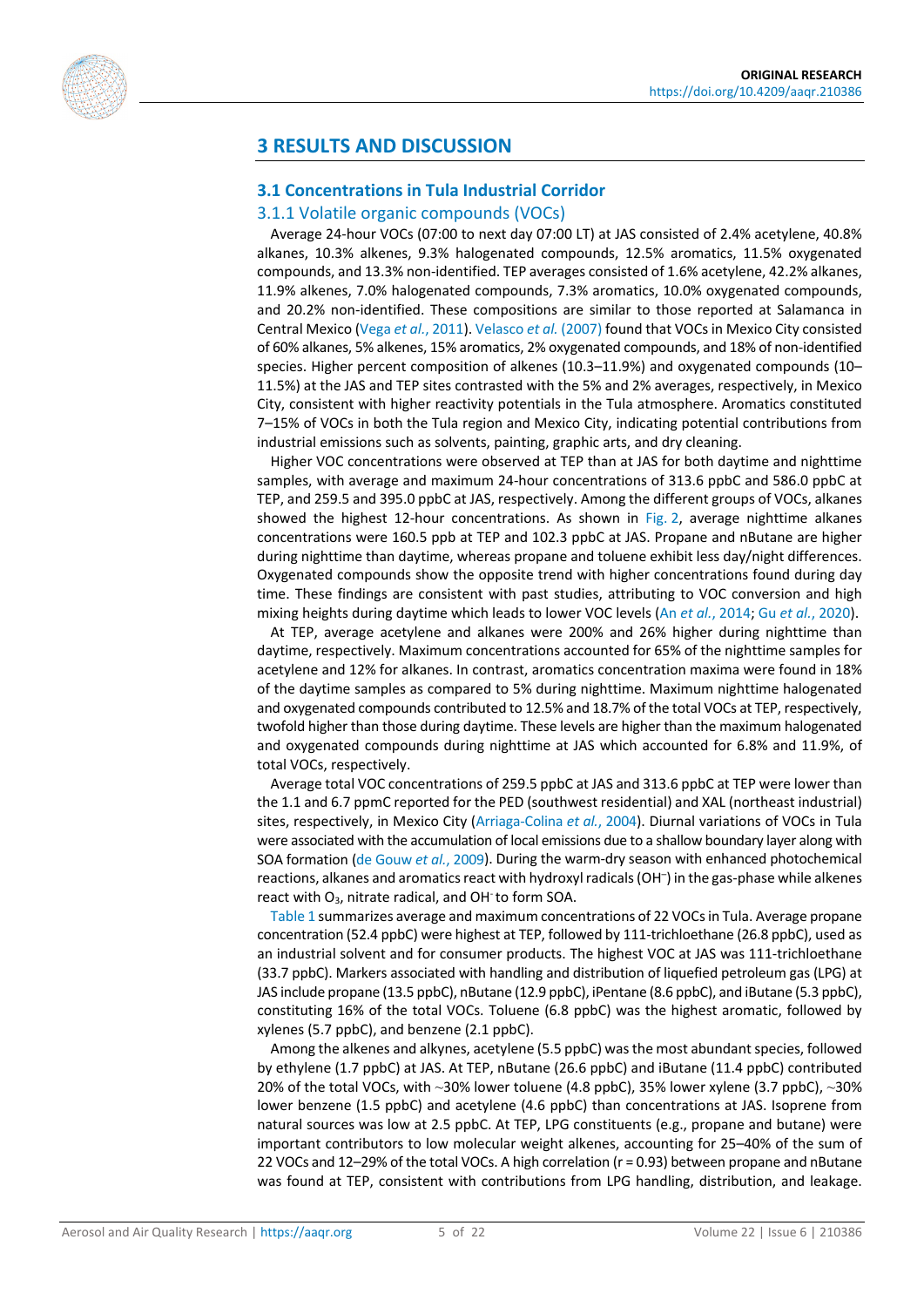



<span id="page-5-0"></span>**Fig. 2.** Basic statistics for 12-hour average (07:00 to 19:00 and 9:00 to 07:00 LT) VOCs at the JAS and TEP sites. Dots represent average VOCs concentrations; horizontal lines inside the box represent the median; bottom and top of the boxes represent the 25% and 75% limits, respectively; and the bottom and the top whiskers represent the 5% and 95% limits, respectively.

This is consistent with data reported for Mexico City (Vega *et al.*[, 2000\)](#page-20-1). A high correlation (r = 0.93) was also found between iButane and nButane at JAS, compounds used in refineries to increase the gasoline octane ratings. These high correlations are consistent with gasoline evaporative emissions.

Previous studies indicate that emissions from light-duty gasoline and heavy-duty diesel vehicles are dominated by ethylene, acetylene, propene, n/i-Pentane, 2,2-dimethylbutane, 2-methylpentane, benzene, toluene, and xylenes [\(Blake and Rowland, 1995;](#page-16-5) Vega *et al.*[, 2000\)](#page-20-1). Supplementa[l Fig.](https://doi.org/10.4209/aaqr.210386) S1 shows vehicular VOC emissions measured in 2000 (Vega *et al.*[, 2000\)](#page-20-1) versus 2018 [\(Mugica-Alvarez](#page-19-7)  *et al.*[, 2020\)](#page-19-7), suggesting relatively consistent source compositions over this period. The dominant compounds were C5 alkanes such as iPentane, methylpentanes, trimethylpentanes, nButane, toluene and hexane, with low  $>$  C10 compounds.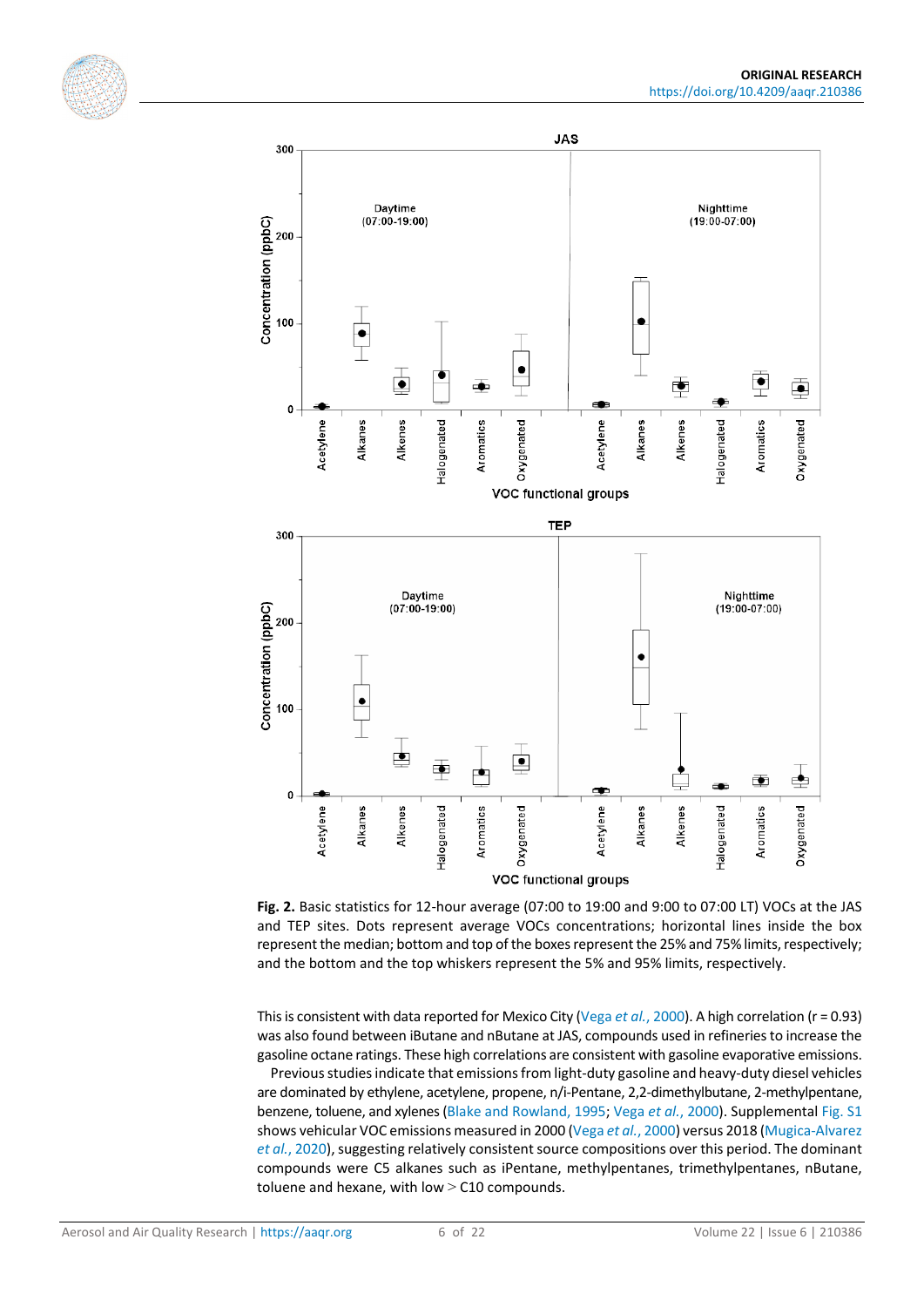

<span id="page-6-0"></span>

|                                                                                    |  |  |  |  |  |  |  |  |  | Table 1. Average 24-hour (07:00-next day 07:00 local time) and maximum concentration (ppbC) for 22 volatile organic |  |  |  |  |  |
|------------------------------------------------------------------------------------|--|--|--|--|--|--|--|--|--|---------------------------------------------------------------------------------------------------------------------|--|--|--|--|--|
| compounds at Jasso (JAS) and Tepeji (TEP) sites during 29 March to 21 April, 2006. |  |  |  |  |  |  |  |  |  |                                                                                                                     |  |  |  |  |  |

|                          |         | <b>JAS</b> |           | TEP     |         |          |                  |         |
|--------------------------|---------|------------|-----------|---------|---------|----------|------------------|---------|
| Compounds                | 24-hour |            | Standard  | 24-hour | 24-hour |          | Standard         | 24-hour |
|                          | average |            | Deviation | maximum | average |          | <b>Deviation</b> | maximum |
| Ethane                   | 4.4     | $\pm$      | 1.3       | 6.6     | 4.4     | $_{\pm}$ | 1.5              | 6.4     |
| Propane                  | 13.5    | 士          | 3.4       | 20.2    | 52.3    | 士        | 38.1             | 151.9   |
| iButane                  | 5.3     | 士          | 1.2       | 6.9     | 11.4    | $\pm$    | 6.3              | 27.2    |
| nButane                  | 12.9    | 士          | 3.7       | 18.4    | 26.6    | 士        | 17.9             | 77.7    |
| iPentane                 | 8.6     | 士          | 4.2       | 16.2    | 4.1     | $\pm$    | 1.8              | 8.1     |
| nPentane                 | 4.0     | 土          | 2.9       | 7.6     | 1.8     | $\pm$    | 1.1              | 3.7     |
| 2-Methylpentane          | 2.7     | $\pm$      | 1.8       | 4.8     | 2.1     | $_{\pm}$ | 1.0              | 4.0     |
| 3-Methylpentane          | 3.0     | 士          | 0.9       | 4.2     | 14.4    | 士        | 5.9              | 25.3    |
| nHexane                  | 2.3     | 士          | 1.7       | 4.6     | 1.1     | $_{\pm}$ | 0.8              | 2.6     |
| Ethylene                 | 1.7     | $\pm$      | 0.8       | 3.0     | 9.9     | $_{\pm}$ | 1.2              | 94.3    |
| c2Butene                 | 2.7     | $\pm$      | 2.2       | 6.8     | 17.8    | $_{\pm}$ | 4.5              | 25.0    |
| Isoprene                 | 2.5     | $\pm$      | 0.9       | 3.9     | 2.1     | $_{\pm}$ | 0.9              | 3.8     |
| Propylene                | 6.0     | 士          | 2.8       | 10.3    | 16.4    | $_{\pm}$ | 38.0             | 130.5   |
| Styrene                  | 1.6     | 士          | 0.4       | 2.5     | $1.5\,$ | 士        | 0.4              | 2.4     |
| Acetylene                | 5.5     | $\pm$      | 1.1       | 6.8     | 4.6     | 士        | 1.9              | 6.7     |
| Benzene                  | 2.1     | $_{\pm}$   | 0.7       | 3.4     | 1.5     | 士        | 0.5              | 2.3     |
| Toluene                  | 6.8     | $\pm$      | 1.3       | 9.1     | 4.8     | 士        | 2.7              | 11.0    |
| Xylenes                  | 5.7     | 士          | 0.4       | 7.3     | 3.7     | Ŧ.       | 0.3              | 5.3     |
| Methanol/ethanol/acetone | 4.2     | 士          | 1.3       | 5.4     | 2.7     | 士        | 0.8              | 3.8     |
| 111-trichloethane        | 33.7    | 士          | 14.9      | 58.9    | 26.8    | Ŧ.       | 7.6              | 35.7    |
| Sum 22 VOCs              | 125.7   | 士          | 0.4       |         | 227.5   | Ŧ.       | 4.1              |         |
| <b>Total VOCs</b>        | 259.5   | 士          | 65        | 395.0   | 313.6   | 士        | 103              | 586.0   |

#### 3.1.2 Distribution of BTEX

[Fig.](#page-7-0) 3 compares BTEX concentrations in Tula with those reported in Mexico City during 2003. Average total BTEX concentrations at JAS (16.1 ppbC) and TEP (11.3 ppbC) were one to two orders of magnitude lower than those found in Mexico City. Compared to the Tula region, average BTEX compounds in Mexico City were ~25-fold higher at the northern Mexico City industrial area (XAL, 342.3 ppbC), ~15-fold higher at downtown (MER, 202.1 ppbC) and southeast services (CES, 198.7 ppbC), and ~6-fold higher at the southwest residential (PED, 82.8 ppbC) sites. Elevated BTEX in the urban area of Mexico City may be due to the abundant use of solvents, degreasing and fueling stations (Vega *et al.*[, 2000;](#page-20-1) [Jaimes-Palomera](#page-18-0) *et al.*, 2016).

BTEX sources include fueling stations, vehicular maintenance facilities, factories and refineries, and road traffic [\(Edgerton](#page-17-6) *et al.*, 1989). Correlations between mp-xylene and o-xylene were higher at JAS (r = 0.93) than TEP (r = 0.72). A high correlation was also found between ethylbenzene and o-xylene ( $r = 0.96$ ) at JAS, with moderate correlation between toluene and ethylbenzene ( $r = 0.71$ ) as well as toluene and styrene (r = 0.75). Higher correlations were found between benzene and sum of xylenes (m-, p- and o-isomers) at JAS (r = 0.62) than at TEP (0.50). In Mexico City, high correlations were also observed between ethylbenzene and xylenes ( $r > 0.95$ ) and between benzene and ethylbenzene (0.98) at all sites. The high correlation between ethylbenzene and xylenes suggests the impact from gas station and mobile sources.

Vega *et al.* [\(2011\)](#page-20-2) reported a tenfold higher benzene concentration (19.5 ppbC) and threefold higher toluene and xylene concentrations at Salamanca, another region influenced by refinery emissions. Toluene is produced during petroleum refining operations and may also be emitted by industry, paints, paint thinners, adhesive, and solvents used in degreasing and coating.

Toluene has been the most abundant aromatic species in Mexico City with maximum concentrations ranging 102–172 ppbC in the central area and 58–71 ppbC in the southern areas. From 2002 to 2013, average toluene concentrations decreased by  $~50\%$ , being 99.7, 57.9 and 52.6 ppbC in 2003, 2006 and 2012, respectively at MER and 41.8, 41.7 and 22.8 ppbC at PED.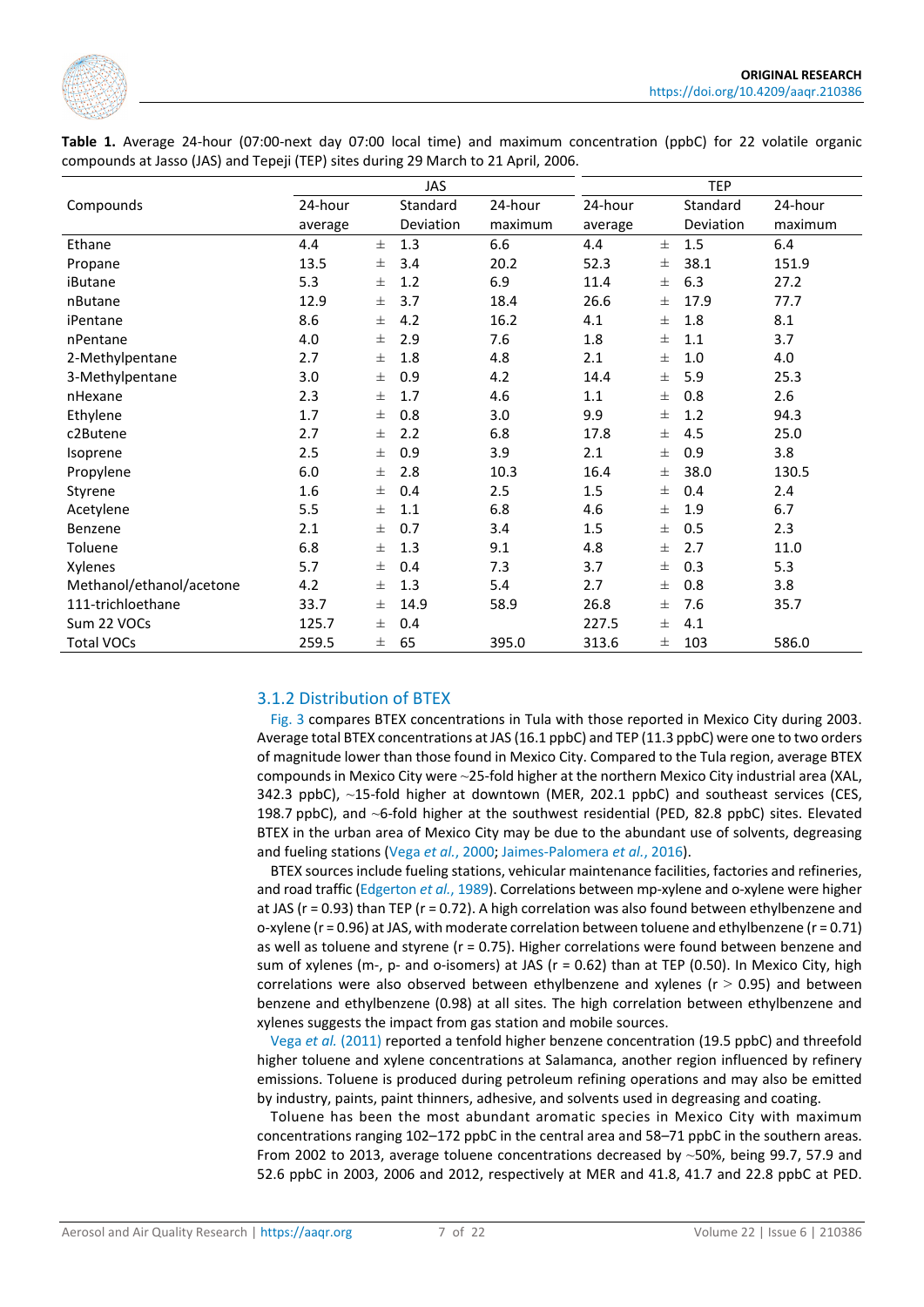<span id="page-7-0"></span>

**Fig. 3.** Average 24-hour concentrations for benzene, toluene, ethylbenzene and xylene in the Tula region and Mexico City during 2003. Dots represent the average mass concentration; horizontal lines inside box represent the median; bottom and top of the boxes represent the 25% and 75% limits, respectively; and the bottom and the top whiskers represent the 5% and 95% limits respectively.

Consistent reductions were found for benzene with a 52% decrease at MER and 32% at PED from 2003 to 2006 and 72% reduction at MER and 55% at PED from 2003 to 2012. These reductions are attributed to catalytic converters required on newer vehicles [\(Jaimes-Palomera](#page-18-0) *et al.*, 2016).

Toluene/benzene ratios (T/B) have been used as indicators of photochemical reactivity and aging [\(Dehghani](#page-17-3) *et al.*, 2018). Higher T/B ratios (> 8) have been associated with coal and biofuel combustion [\(Duan and Li, 2017\)](#page-17-7). Ratios of 2–8 signify vehicular emissions whereas lower T/B ratios suggest evaporation of solvents from dry cleaning and degreasing, paints, and other area source emissions such as fueling stations (Vega *et al.*[, 2000,](#page-20-1) [2007\)](#page-20-12). Average 24–hour T/B ratios were 3.6 for JAS and 3.3 at TEP. Lower T/B ratios at TEP may partially be due to toluene attenuation by photochemical reactions. These T/B ratios are lower than the average 5.1 for Mexico City in 2003, ranging from 3.9 (MER, downtown, heavy traffic) to 6.5 (XAL, northeast industrial site) (Vega *et al.*[, 2000\)](#page-20-1). High correlations (r > 0.8) between toluene and benzene and between ethyl benzene and xylenes were found at both sites in 2006, but there was no correlation between toluene and benzene. Average T/B ratios at MER increased from 4.5 in 2006 to 7.1 in 2012, consistent with changes in both tailpipe and evaporative emissions. Tailpipe emissions were regulated by the catalytic converters while evaporative emissions were less controlled [\(Hata](#page-18-7) *et al.*[, 2020\)](#page-18-7). The T/B ratios at PED (4.1–5) are similar to those calculated (4.6–5) by Hata *et al.* [\(2020\)](#page-18-7) using the data with summer grade gasoline.

The mp-xylene/ethylbenzene ratios (X/E), ranging from 2.8 to 4.6, have been used to characterize vehicular emissions [\(Edgerton](#page-17-6) *et al.*, 1989). Similar X/E ratios of 2.3 and 2.9 and high correlation  $(r > 0.9)$  were found at TEP and JAS, respectively, consistent with vehicular emissions. In Mexico City, the X/E ratios, ranged from 3.0 to 3.6 with an average of 3.3 and high correlation ( $>$  0.96).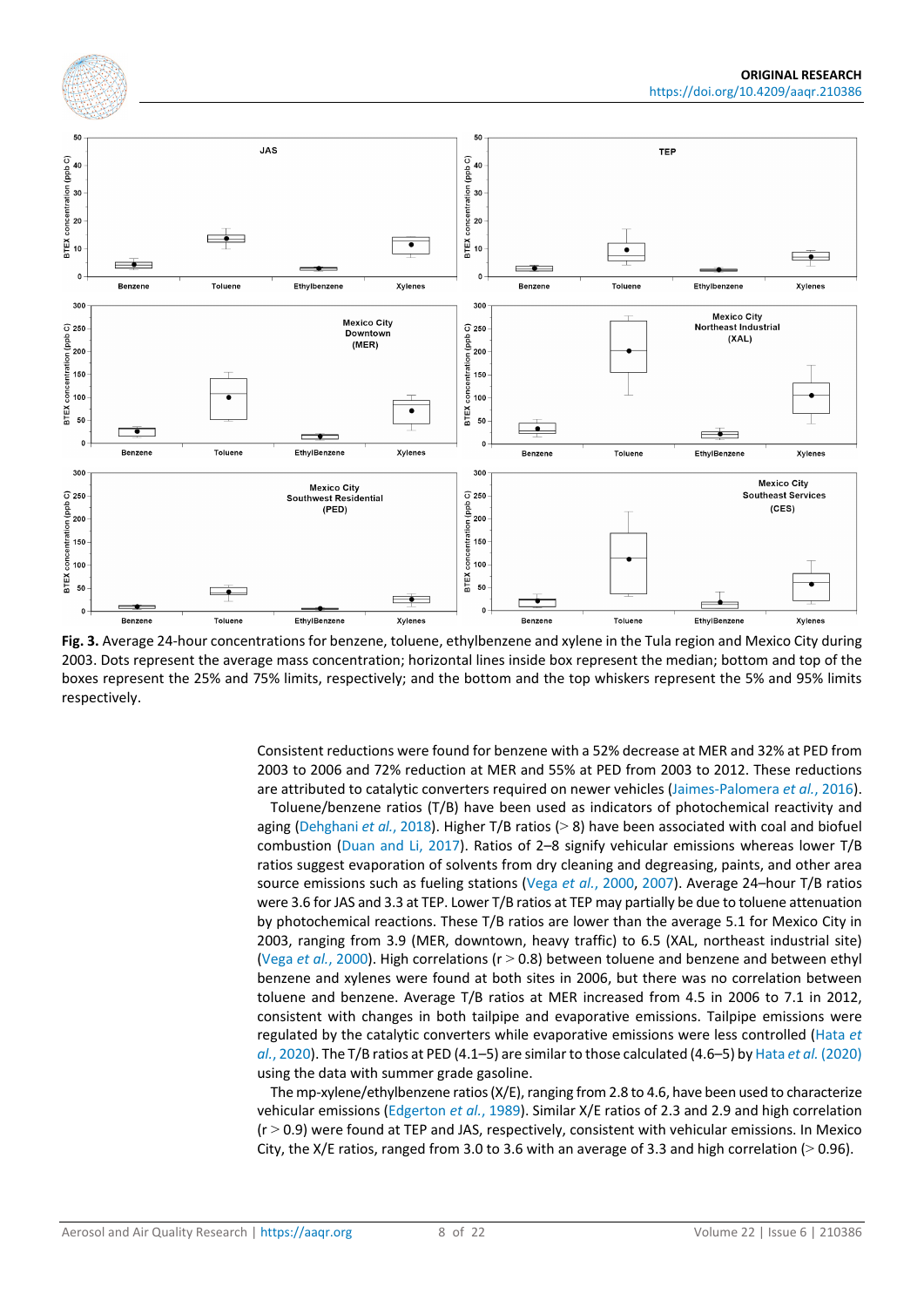

#### 3.1.3 Carbonyls

Formaldehyde (20-26.5 µg m<sup>-3</sup>) was the most abundant carbonyl, followed by acetone (17.9-18.0  $\mu$ g m<sup>-3</sup>) and acetaldehyde (13.2–14.2  $\mu$ g m<sup>-3</sup>). The maximum formaldehyde concentration was 87.2  $\mu$ g m<sup>-3</sup>, followed by acetaldehyde (52.1  $\mu$ g m<sup>-3</sup>) and acetone (49.7  $\mu$ g m<sup>-3</sup>). These three compounds accounted for 94–96% of the total carbonyls ( $\sum$ Carbonyls, sum of 14 carbonyl compounds), higher than the 43–79% found in Mexico City. Total carbonyls were similar between JAS (61  $\mu$ g m<sup>-3</sup>) and TEP (54.7  $\mu$ g m<sup>-3</sup>); with maximum concentrations of 198.6  $\mu$ g m<sup>-3</sup> and 176.3 µg m<sup>-3</sup>, respectively, on 29 March 2006. Average 12-hour carbonyls [\(Table S1](https://doi.org/10.4209/aaqr.210386) of supplementary material) shows that ∑Carbonyls in the Tula region were similar to those measured in Mexico City in 2003 at the downtown MER and southwest residential PED sites (61.0 and 46.7  $\mu$ g m<sup>-3</sup>), but they were over twofold higher (140 and 105  $\mu$ g m<sup>-3</sup>) at the northeast industrial (XAL) and southeast services (CES) sites.

Few carbonyl measurements have been made in Mexico for comparison. Levels in Mexico are lower than 174 µg m<sup>-3</sup> total carbonyl (with ~82 µg m<sup>-3</sup> acetone) found in India [\(Sarkar](#page-20-13) *et al.*, [2017\)](#page-20-13). However, total carbonyls in Tula were much higher than the  $\sim$ 20 µg m<sup>-3</sup> reported at urban sites in China (Liu *et al.*[, 2021b\)](#page-19-8) and of 8.1 µg m–3 in San Jose, Costa Rica [\(Murillo](#page-19-9) *et al.*, 2012).

In Tula, carbonyls are produced from incomplete combustion of fossil fuels along with photochemical reaction products that lead to the formation of free radicals (e.g., peroxyacyl nitrates) and O<sub>3</sub> [\(Grosjean](#page-18-8) *et al.*, 2002). The predominant contributor to carbonyls in Mexico City is vehicular emissions with formaldehyde being the most abundant compound in diesel exhaust emissions [\(Grosjean](#page-18-9) *et al.*, 2001). Acetone concentrations (29.9 and 26.3 µg m<sup>-3</sup> from northeast industrial XAL and southeast services CES sites) were 60% higher than those measured in Tula, partially due to the use of acetone as a solvent.

Elevated carbonyls and VOCs in northern Mexico City reflect impacts from the Tula industrial corridor under prevailing northerly winds  $(\sim4.0~\mathrm{m~s^{-1}})$ . Average acetaldehyde concentrations of 13.2-14.2  $\mu$ g m<sup>-3</sup> in Tula were higher than those reported in Brazil (10.4  $\mu$ g m<sup>-3</sup>) where ethanol is used as a fuel and a gasoline additive [\(Grosjean](#page-18-8) *et al.*, 2002).

Formaldehyde/acetaldehyde ratios (FA/AA) provide information about atmospheric dynamics and the reactivity of organic compounds, potential emission sources, contribution differences among vehicular emissions, ethanol fuels, and biogenic sources [\(Delikhoon](#page-17-8) *et al.*, 2018). FA/AA has also been associated with the primary or secondary origin of the photochemical production of aldehydes [\(Nogueira](#page-19-10) *et al.*, 2017). The FA/AA ratios were 1.7 in Tula, 2.3–2.7 in Mexico City, and 1.04 in Brazil [\(Grosjean](#page-18-8) *et al.*, 2002). Ethanol in the fuel may react with hydroxyl radicals, resulting in lower FA/AA ratios in Brazil. Higher FA/AA ratios in Mexico City, especially at XAL (FA/AA = 2.5) and CES (FA/AA = 2.7) sites, may reflect the influence of both natural and anthropogenic VOCs that lead to formaldehyde formation. Good correlations ( $0.8 < r < 0.9$ ) among carbonyls were found in Tula, higher than those found in Mexico City (mostly with  $r < 0.7$ ), suggesting origination from common sources.

Ratios of average acetaldehyde/propionaldehyde (AA/PA) indicate anthropogenic origins of carbonyls, as propionaldehyde is associated with hydrocarbon precursors [\(Bakeas](#page-16-6) *et al.*, 2003). While acetaldehyde (7.3–10.9  $\mu$ g m<sup>-3</sup>) levels in Mexico City were 23–45% lower than those found in Tula (13.2–14.2 µg m<sup>-3</sup>), propionaldehyde (7.7–11.0 µg m<sup>-3</sup>) in Mexico City was five- to sevenfold higher than those of Tula. Average AA/PA ratios of 7.5 and 9.3 were found at JAS and TEP, respectively, 90–92% higher than those found in Mexico City, but similar to 7.4 reported for Nairobi, Kenya [\(Bakeas](#page-16-6) *et al.*, 2003).

#### **3.2 Concentrations in Mexico City**

VOC concentrations at the MER and PED sites consisted of alkanes, alkenes, aromatics, and acetylene. The distribution of VOCs during 2006 was dominated by alkanes (56.1 and 54.3% in MER and PED, respectively), followed by alkenes (27.3% at MER and 26.7% at PED) with aromatics of 16.6% in MER and 19.0% in PED. [Velasco](#page-20-12) *et al.* (2007) also found the abundant alkanes at different rural, suburban, and urban sites in Mexico City metropolitan area (MCMA), varying from 43–61%. Alkane abundances during 2012 increased by 15–19%, ranging from 71.5% (MER) to 73.7% (PED) of VOCs, whilst alkenes were reduced by 12–14%, ranging from 13.5% (MER) to 14.3% (PED). The aromatic group (BTEX and 1,2,4-trimethylbencene) varied by 2–7% with 15.0% at MER and 12.0% at PED in 2012, as shown i[n Fig.](#page-9-0) 4.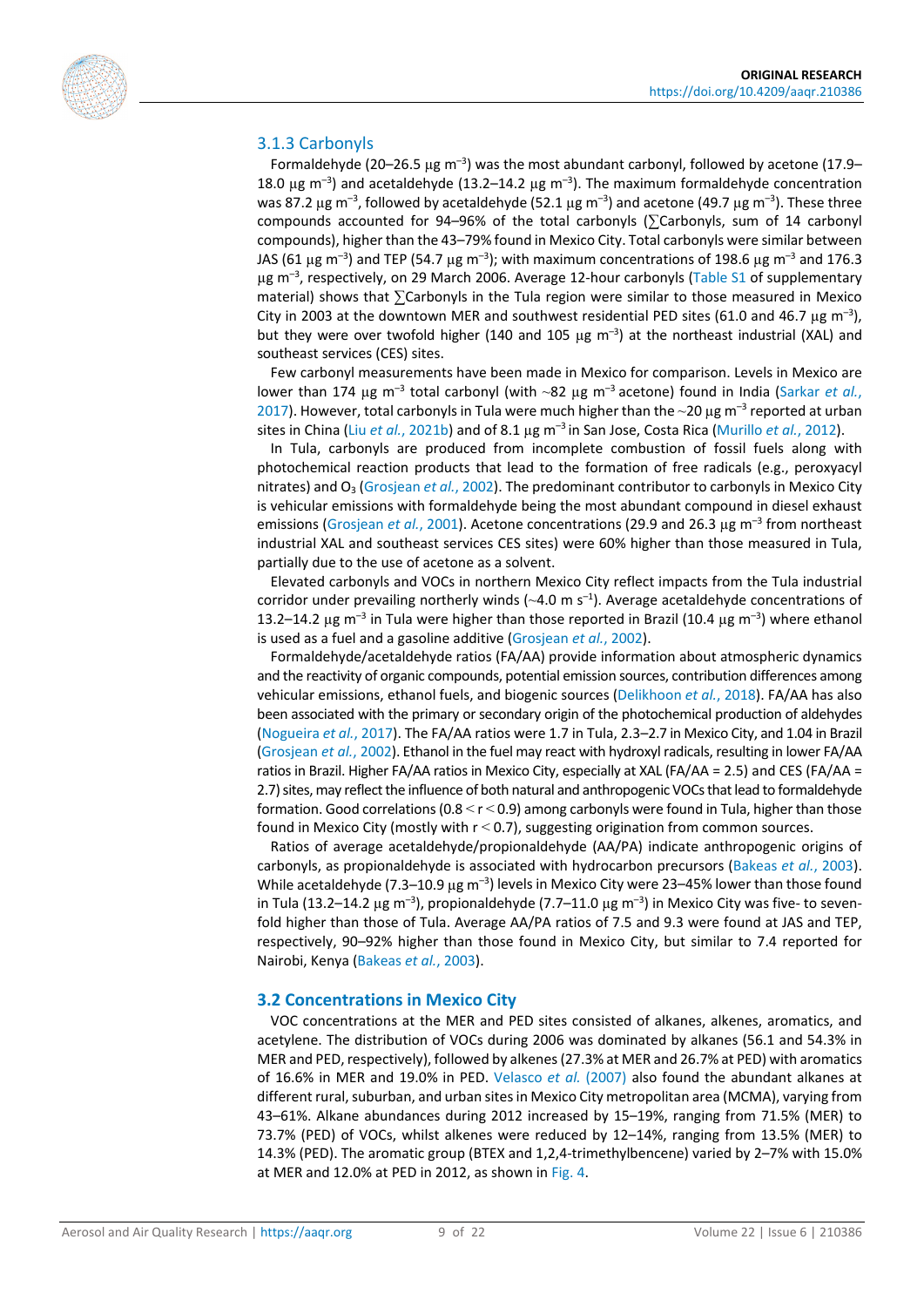<span id="page-9-0"></span>

**Fig. 4.** Percentage of VOCs groups for MER and PED during 2006 and 2012. Dots represent the median concentration; bottom and top of the boxes represent the 25 and 75% limits, respectively; the bottom and the top whiskers represent the 5 and 95% limit, respectively; and diamonds are extreme values  $(\pm 1.5$  S.D.)

In 2006, the most abundant compound was propane (152.5 ppbC and 103.0 ppbC at MER and PED), followed by propylene (71.8 ppbC and 45.6 ppbC, respectively). Chemical species related to LPG leaks (e.g., propane, iButane, and nButane) were the major source, with high correlations (r > 0.98), highlighting the importance of LPG leaks to the VOC burden [\(Blake and Rowland, 1995;](#page-16-5) Vega *et al.*[, 2000;](#page-20-1) [Gasca](#page-17-9) *et al.*, 2004; [Jaimes-Palomera](#page-18-0) *et al.*, 2016). LPG leaks may occur during storage, transportation, distribution, and consumption processes of this gas, which is the main fuel used for heating and cooking in domestic and commercial appliances [\(Gamas](#page-17-10) *et al.*, 2000).

Among the alkene species, propylene and ethylene showed the maximum concentrations, whereas aromatics were dominated by toluene, as it shown i[n Table 2.](#page-10-0) Propane (169.9 ppbC at MER and 98.4 ppbC at PED) was the most abundant VOC in 2012, followed by nButane (91.0 ppbC at MER and 45.5 ppbC at PED), and toluene (54.5 ppbC at MER and 23.0 ppbC at PED). Air pollution in Mexico City has been improving, because of strengthened regulatory and control policies, such as switching from fuel oil to natural gas to reduce emissions at major sources (e.g., power plants and refineries); implementing catalytic converters for internal combustion engines; enacting vehicle inspection and maintenance programs; producing cleaner fuels; improving public transport with cleaner technologies (e.g., electric buses); and installing vapor recovery systems at fuel service stations (Vega *et al.*[, 2000;](#page-20-1) [Jaimes-Palomera](#page-18-0) *et al.*, 2016; Sosa *et al.*[, 2020\)](#page-20-4).

Changes in implementation and combustion products can also be associated with health risks. [Jaimes-Palomera](#page-18-0) *et al.* (2016) found an increase of isoprene in Mexico City, attributing this VOC to both traffic (gasoline engines) and biogenic emissions (as synthesis of isoprene provides thermal tolerance to the leaves). Temperature is one of the main variables that affects isoprene emission, consistent with the occurrence of peak ambient temperature and isoprene mixing ratios. Other studies [\(Velasco, 2003\)](#page-20-14) found that the bulk of biogenic isoprene emissions in the Valley of Mexico occurred at 13:00–15:00 local time, when solar radiation peaked and ambient temperatures reached their maxima. For i-pentane, increases may be due to changes in gasoline composition in addition to vehicular and LPG emissions.

#### **3.3 Source Identification**

After sensitivity tests that evaluated Q-values, Fpeak rotations, and physical consistency with source profile measurements, PMF-CMB factors were assigned to represent real-world source types. Daytime (07:00–19:00 LT) data consisting of 58 VOCs and 5 carbonyls (i.e., formaldehyde, acetaldehyde, acetone, propionaldehyde and crotonaldehyde) were included in the PMF analysis to determine the added value of including carbonyl measurements; nighttime carbonyl was not acquired. Different factors were derived for each sampling site. Several factors suggest a mixture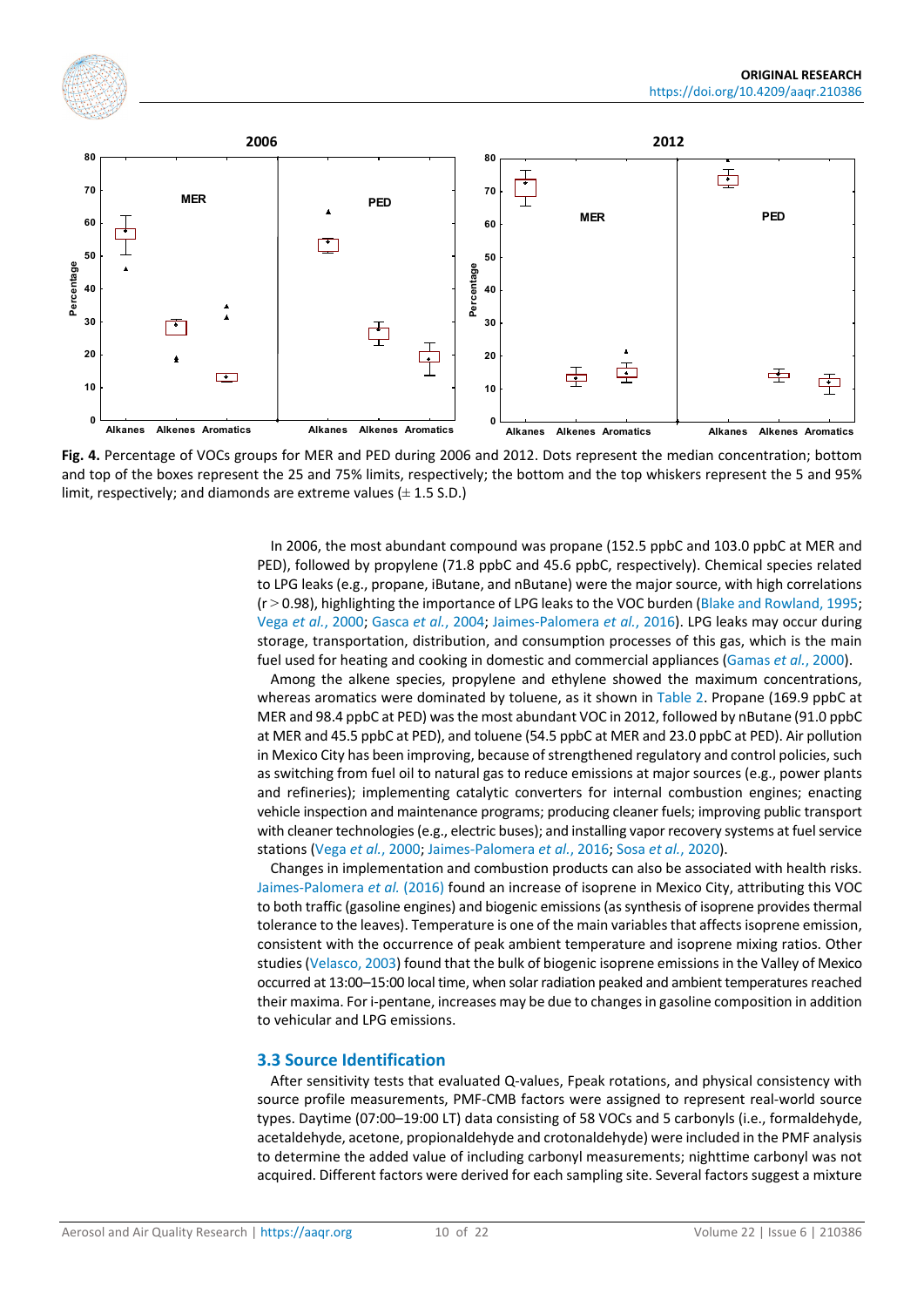

<span id="page-10-0"></span>**Table 2.** Average 24-hour (00:00–24:00 LT) ambient concentrations of VOCs (ppbC) at the MER and PED sites during 24 March to 23 May, 2006 and 28 March to 24 April, 2012.

|           |                        |                   | Merced 2006 |                  | Pedregal 2006 |                  | Merced 2012 | Pedregal 2012  |           |  |
|-----------|------------------------|-------------------|-------------|------------------|---------------|------------------|-------------|----------------|-----------|--|
| Compounds |                        | Standard          |             |                  | Standard      |                  | Standard    |                | Standard  |  |
|           |                        | Average           | Deviation   | Average          | Deviation     | Average          | Deviation   | Average        | Deviation |  |
| Alkanes   | Ethane                 | 25.07 $\pm$       | 8.00        | 8.54<br>$\pm$    | 1.78          | 18.39 $\pm$      | 5.19        | 12.30 $\pm$    | 2.18      |  |
|           | Propane                | 152.48 $\pm$      | 49.85       | 103.03 $\pm$     | 30.58         | 169.98 $\pm$     | 76.87       | 98.43 $\pm$    | 24.79     |  |
|           | iButane                | 33.20<br>$_{\pm}$ | 10.53       | 20.47<br>$\pm$   | 5.78          | 29.29<br>土       | 12.47       | 17.78 $\pm$    | 4.10      |  |
|           | nButane                | 62.74<br>$\pm$    | 24.25       | 9.01<br>$\pm$    | 2.70          | 91.05<br>$\pm$   | 39.39       | 45.48 $\pm$    | 11.16     |  |
|           | iPentane               | 22.89<br>$\pm$    | 7.48        | 10.85<br>$\pm$   | 2.25          | 53.10<br>$\pm$   | 23.06       | 14.21 $\pm$    | 4.28      |  |
|           | nPentane               | $\pm$<br>1.57     | 0.56        | 0.62<br>$\pm$    | 0.22          | $\pm$            |             | $\pm$          |           |  |
|           | 2,2-dimethylbutane     | 0.95<br>$\pm$     | 0.30        | 0.75<br>$\pm$    | 0.39          | $\pm$            |             | $\pm$          |           |  |
|           | Cyclopentane           | 1.25<br>$\pm$     | 0.54        | 0.84<br>$\pm$    | 0.36          | $\pm$            |             | $\pm$          |           |  |
|           | 2,3-dimethylbutane     | 6.45<br>$\pm$     | 3.78        | 4.47<br>$\pm$    | 2.37          | 2.52<br>$\pm$    | 0.90        | $\pm$<br>2.13  | 0.58      |  |
|           | Hexane                 | $\pm$<br>12.92    | 11.51       | 9.01<br>$\pm$    | 5.48          | 18.63<br>$\pm$   | 7.87        | 7.84<br>$\pm$  | 2.23      |  |
|           | Methylcyclopentane     | 1.53<br>$\pm$     | 1.25        | 0.88<br>$\pm$    | 0.24          | $\pm$            |             | $\pm$          |           |  |
|           | 2,4-dimethylpentane    | 1.47<br>$\pm$     | 0.48        | 0.83<br>$\pm$    | 0.29          | 3.14<br>$\pm$    | 1.15        | 2.08<br>$\pm$  | 0.57      |  |
|           | Cyclohexane            | 1.80<br>$\pm$     | 0.47        | 1.05<br>$\pm$    | 0.49          | $\pm$            |             | $\pm$          |           |  |
|           | 2-methylhexane         | 1.90<br>士         | 0.72        | 0.61<br>士        | 0.21          | $\pm$            |             | 士              |           |  |
|           | 2,3-dimethylpentane    | 4.97<br>士         | 1.66        | 3.23<br>士        | 1.44          | 士                |             | $\pm$          |           |  |
|           | 3-methylhexane         | 2.05<br>士         | 0.55        | 1.20<br>士        | 0.44          | 士                |             | 士              |           |  |
|           | Heptane                | 2.99<br>士         | 1.09        | 1.87<br>士        | 0.71          | 士                |             | $\pm$          |           |  |
|           | 2,2,4-trymethylpentane | 8.74<br>士         | 3.38        | 4.31<br>$\pm$    | 1.17          | 14.67<br>士       | 5.40        | 14.65 $\pm$    | 4.17      |  |
|           | Methylcyclohexane      | 5.83<br>$\pm$     | 4.47        | 2.51<br>$\pm$    | 0.77          | 士                |             | 士              |           |  |
|           | 2,3,4-trimethylpentane | 5.93<br>士         | 7.19        | 2.29<br>$_{\pm}$ | 0.79          | $\pm$            |             | $\pm$          |           |  |
|           | 2-methylheptane        | 3.10<br>$\pm$     | 6.52        | 0.83<br>$\pm$    | 0.19          | 士                |             | $\pm$          |           |  |
|           | Octane                 | 5.15<br>$\pm$     | 9.56        | 1.34<br>$\pm$    | 0.48          | 士                |             | $\pm$          |           |  |
|           | Nonane                 | 5.49<br>$\pm$     | 8.84        | 1.85<br>$\pm$    | 0.81          | $\pm$            |             | $\pm$          |           |  |
|           | Decane                 | $\pm$<br>7.87     | 9.23        | 3.87<br>$\pm$    | 3.06          | $\pm$            |             | $\pm$          |           |  |
| Alkenes   | Ethylene               | 51.35<br>$\pm$    | 23.74       | 16.73<br>$\pm$   | 7.29          | 25.38<br>$\pm$   | 8.22        | 17.08<br>$\pm$ | 4.53      |  |
|           | Propylene              | 71.82<br>$\pm$    | 23.89       | $\pm$<br>45.59   | 12.69         | 26.38<br>$\pm$   | 6.99        | 13.30 $\pm$    | 2.27      |  |
|           | t-2-butene             | 2.07<br>$\pm$     | 1.10        | 1.16<br>$\pm$    | 0.55          | 4.13<br>$\pm$    | 1.69        | 3.01<br>$\pm$  | 0.81      |  |
|           | 1-butene               | 1.44<br>$\pm$     | 0.58        | 0.50<br>$\pm$    | 0.16          | 6.47<br>$\pm$    | 2.19        | 3.38<br>$\pm$  | 0.89      |  |
|           | c2butene               | 29.90<br>$\pm$    | 9.54        | 17.02<br>$\pm$   | 4.97          | 4.00<br>$\pm$    | 1.63        | $\pm$<br>1.98  | 0.53      |  |
|           | 1-pentene              | 33.23<br>$\pm$    | 17.48       | 17.70<br>$\pm$   | 7.93          | $\pm$            |             | $\pm$          |           |  |
|           | Isoprene               | 0.47<br>$\pm$     | 0.15        | 0.45<br>$\pm$    | 0.09          | 5.72<br>$\pm$    | 1.99        | $\pm$<br>2.13  | 0.57      |  |
|           | t-2-pentene            | 2.43<br>$\pm$     | 1.01        | 0.88<br>$\pm$    | 0.21          | $\pm$            |             | $\pm$          |           |  |
|           | c-2-pentene            | $\pm$<br>2.44     | 0.91        | 1.30<br>$\pm$    | 0.46          | $\pm$            |             | $\pm$          |           |  |
|           | 1-hexene               | 4.86<br>$\pm$     | 1.58        | 3.35<br>$\pm$    | 1.39          | 士                |             | 士              |           |  |
| Alkyne    | Acetylene              | 23.78<br>$\pm$    | 6.31        | 14.42<br>$\pm$   | 4.06          | $\pm$            |             | $\pm$          |           |  |
| Aromatics | Benzene                | 11.90 $\pm$       | 3.58        | 6.62<br>$\pm$    | 2.03          | 7.39<br>$\pm$    | 1.88        | 4.45<br>$\pm$  | 0.90      |  |
|           | Toluene                | 54.46 $\pm$       | 21.02       | 37.88<br>$\pm$   | 6.93          | 54.47<br>$\pm$   | 19.43       | 23.04 $\pm$    | 7.12      |  |
|           | Ethylbenzene           | 13.96 $\pm$       | 16.54       | 6.38<br>$\pm$    | 1.70          | 5.34<br>$\pm$    | 2.04        | 2.66<br>$\pm$  | 0.97      |  |
|           | m-xylene               | 10.15 $\pm$       | 12.12       | 4.23<br>$\pm$    | 1.24          | 8.86<br>$_{\pm}$ | 2.83        | 2.99<br>$\pm$  | 1.00      |  |
|           | p-xylene               | 20.49<br>$\pm$    | 15.77       | 9.22<br>$\pm$    | 2.22          | $\pm$            |             | $\pm$          |           |  |
|           | Styrene                | 8.70<br>$\pm$     | 7.23        | 3.72<br>$_{\pm}$ | 1.27          | $\pm$            |             | $\pm$          |           |  |
|           | o-xylene               | 8.90<br>士         | 7.77        | 5.96<br>$\pm$    | 3.48          | 6.35<br>$\pm$    | 2.44        | 2.21 $\pm$     | 0.84      |  |
|           | ipropylbenzene         | 14.16<br>士        | 28.55       | 5.47<br>士        | 4.36          |                  |             |                |           |  |
|           | n-propylbenzene        | 2.94<br>士         | 5.87        | 1.31<br>$_{\pm}$ | 1.29          |                  |             |                |           |  |
|           | m-ethyltoluene         | 5.27<br>$_{\pm}$  | 8.09        | 2.31<br>士        | 1.35          |                  |             |                |           |  |
|           | 1,3,5-trimethylbenzene | 18.93<br>$\pm$    | 31.51       | 6.36<br>$\pm$    | 4.22          |                  |             |                |           |  |
|           | o-ethyltoluene         | 8.28<br>$\pm$     | 10.54       | 3.60<br>$\pm$    | 2.44          |                  |             |                |           |  |
|           | 1,2,4-trimethylbenzene | 2.31<br>$\pm$     | 3.32        | 2.12<br>$\pm$    | 1.89          | 4.95             | 2.43        | 1.80           | 0.64      |  |
|           | 1,2,3-trimethylbenzene | 4.50<br>$\pm$     | 3.55        | 4.56<br>$\pm$    | 4.70          |                  |             |                |           |  |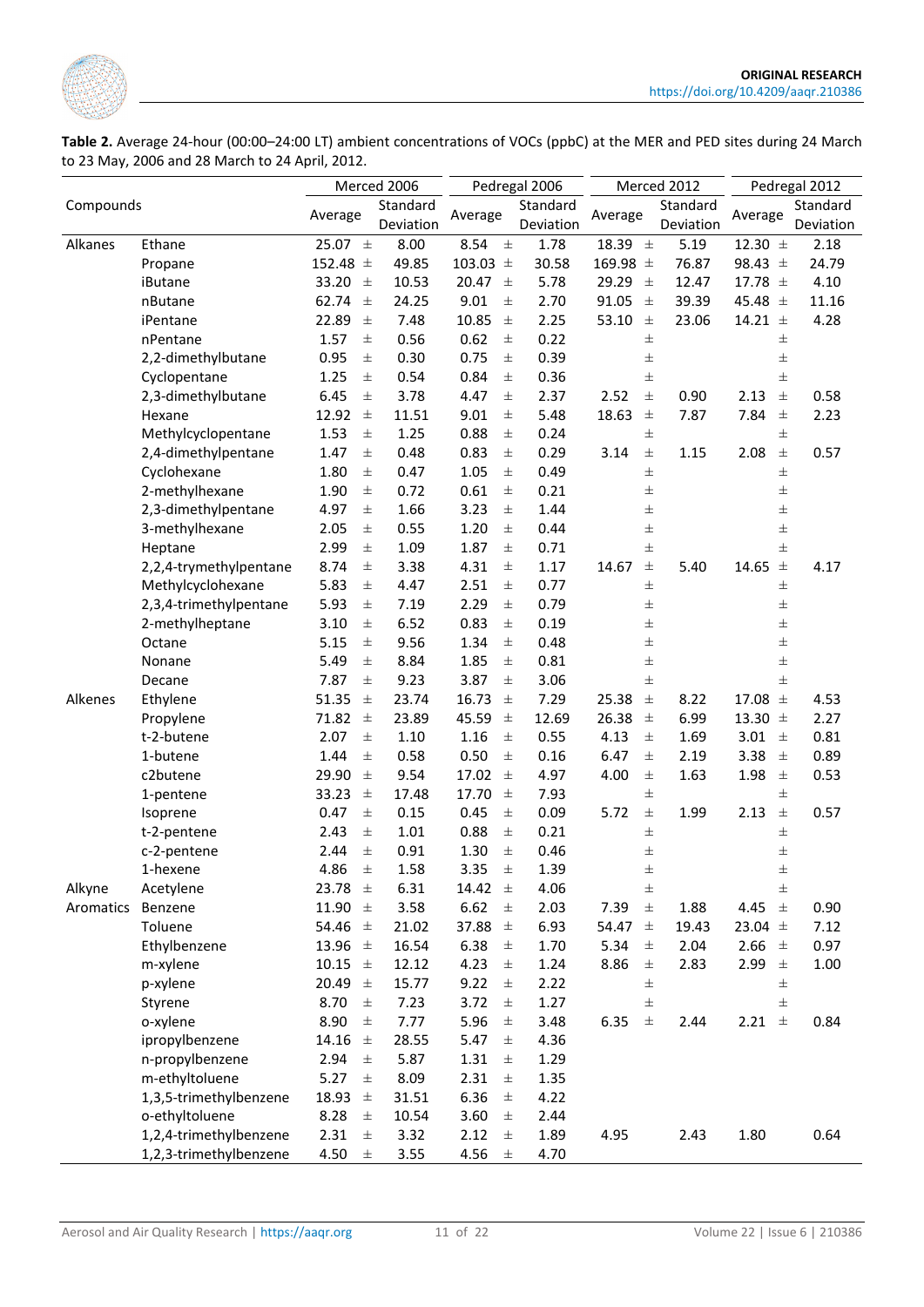

|                  |                            |              | VOCs and carbonyls  | VOCs without carbonyls |                 |              |                  |              |  |
|------------------|----------------------------|--------------|---------------------|------------------------|-----------------|--------------|------------------|--------------|--|
|                  | Jasso (JAS)                |              | Tepeji (TEP)        |                        |                 | Jasso (JAS)  | Tepeji (TEP)     |              |  |
| Site             | Source                     | %            | Source              | %                      | Source          | %            | Source           | %            |  |
|                  | Mnemonic                   | contribution | Mnemonic            | contribution           | Mnemonic        | contribution | Mnemonic         | contribution |  |
| Factor 1 LDV EX  |                            | 13.3         | <b>IND SOLV</b>     | 14.4                   | LDV EX          | 12.6         | <b>IND SOLV</b>  | 11.9         |  |
| Factor 2 OIL REF |                            | 15.4         | HDV EX              | 12.2                   | OIL REF         | 13.9         | <b>HDV EX</b>    | 18.4         |  |
|                  | Factor 3 PLAST MAN         | 14.2         | LDV EV/BIO          | 14.8                   | PLAST MAN       | 19.9         | LDV EV/BIO       | 15.0         |  |
|                  | Factor 4 POWER PLANT/ 13.4 |              | LPG D/IND COAT 14.2 |                        | <b>IND SOLV</b> | 9.3          | LPG D            | 9.5          |  |
|                  | <b>IND SOLV</b>            |              |                     |                        |                 |              |                  |              |  |
|                  | Factor 5 LPG/FOOD C        | 18.1         | LDV EX              | 13.3                   | LPG/FOOD C 14.7 |              | LDV EX           | 20.6         |  |
| Factor 6 HDV EX  |                            | 19.1         | <b>PLAST MAN</b>    | 16.1                   | <b>HDV EX</b>   | 17.3         | <b>PLAST MAN</b> | 12.2         |  |
|                  | Factor 7 LDV EV/BIO        | 6.5          | LPG/FOOD C          | 15.0                   | LDV EV/BIO      | 12.3         | LPG/FOOD C 12.3  |              |  |

<span id="page-11-0"></span>**Table 3.** Positive Matrix Factorization (PMF) for VOCs and carbonyls (left columns), and VOCs without carbonyls (right columns) at the Jasso and Tepeji sites during 29 March to 21 April, 2006 (07:00–19:00 LT).

<span id="page-11-1"></span>**Table 4.** Positive Matrix Factorization (PMF) for VOCs in Mexico City at the Merced (MER) and Pedregal (PED) sites during March to May, 2006 and March to April, 2012 (00:00–24:00 LT).

|                 |                  |              | 2006            |              | 2012            |              |                 |              |  |  |
|-----------------|------------------|--------------|-----------------|--------------|-----------------|--------------|-----------------|--------------|--|--|
|                 |                  | Merced (MER) | Pedregal (PED)  |              |                 | Merced (MER) | Pedregal (PED)  |              |  |  |
| Site            | Source           | %            | Source          | %            | Source          | %            | Source          | %            |  |  |
|                 | Mnemonic         | contribution | Mnemonic        | contribution | Mnemonic        | contribution | Mnemonic        | contribution |  |  |
| Factor 1        | <b>IND SOLV</b>  | 13.8         | LDV EX          | 18.9         | LPG/ LDV EV     | 17.4         | <b>IND SOLV</b> | 14.8         |  |  |
| Factor 2 LDV EV |                  | 12.9         | IND SOLV/COAT   | 14.9         | LDV EX          | 29.7         | LDV EX          | 15.6         |  |  |
| Factor 3 LDV EX |                  | 24.3         | LDV EV          | 14.0         | <b>HDV EX</b>   | 11.0         | LPG/HDV EX      | 15.5         |  |  |
|                 | Factor 4 HDV EX/ | 11.6         | LPG/FOOD C      | 21.4         | <b>IND SOLV</b> | 17.7         | FOOD C          | 29.3         |  |  |
|                 | <b>PLAST MAN</b> |              |                 |              |                 |              |                 |              |  |  |
|                 | Factor 5 FOOD C  | 18.5         | <b>IND ASPH</b> | 19.7         | FOOD C          | 24.2         | LDV EV/BIO 24.8 |              |  |  |
| Factor 6 LPG    |                  | 18.9         | <b>HDV EX</b>   | 11.1         |                 |              |                 |              |  |  |
|                 |                  |              |                 |              |                 |              |                 |              |  |  |

of sources caused by correlations among the variables that are not separated by PMF. [Tables 3](#page-11-0) and [4](#page-11-1) summarize the PMF-resolved factors, the corresponding sources, and the estimated contributions to VOC mass in the Tula region and Mexico City, respectively. The chemical species representing each factor are displayed in [Tables S2–S5](https://doi.org/10.4209/aaqr.210386) of supplementary material.

#### 3.3.1 Jasso (JAS)

Factor 1, light-duty vehicle engine exhaust (LDV-EX), contributed 13.3% of the total VOCs, with higher abundances of formaldehyde, iPentane, acetone, and acetaldehyde, followed by  $\leq$  C4 alkenes and alkanes, and acetylene. These species are largely emitted by gasoline engines [\(Vega](#page-20-1)  *et al.*[, 2000;](#page-20-1) [Watson](#page-21-0) *et al.*, 2001; Liu *et al.*[, 2008;](#page-19-11) Li *et al.*[, 2015\)](#page-18-10). [Dutta](#page-17-11) *et al.* (2009) and [Gao](#page-17-12) *et al.* [\(2021\)](#page-17-12) attributed the presence of carbonyl compounds to incomplete combustion of gasoline. In addition, acetone, formaldehyde and acetaldehyde exhibited high correlation with nitrogen monoxide ( $r > 0.8$ ), a marker for fresh vehicular emissions.

Factor 2, oil refining (OIL-REF), contributed 15.4% of the total VOCs. Ethanol was the major compound, followed by < C6 alkanes, toluene and carbonyls. Sources of ethanol are diverse, including natural activities, biomass burning, and several chemical industrial processes. Past studies [\(Millet](#page-19-12) *et al.*, 2012; Li *et al.*[, 2015;](#page-18-10) Zhou *et al.*[, 2021\)](#page-21-1) found that C6–C8 alkanes, styrene, and ethanol were the dominant species in oil refinery emissions. However, emissions from an oil refinery are complex and depend on the products, hence compounds such as propylene, ethylene, butane, ethane, toluene, and benzene have been reported (Lin *et al.*[, 2004;](#page-19-0) Liu *[et al.](#page-19-11)*, [2008;](#page-19-11) [Ragothaman and Anderson, 2017;](#page-19-13) [Rajabi](#page-19-14) *et al.*, 2020; Gao *et al.*[, 2021;](#page-17-12) Liu *et al.*[, 2021a\)](#page-19-15). Since the main products of the Miguel Hidalgo oil refinery are gasoline- and diesel-fuels, it is probable that light alkanes and alkenes, aromatics, and oxygenated compounds are the dominant species.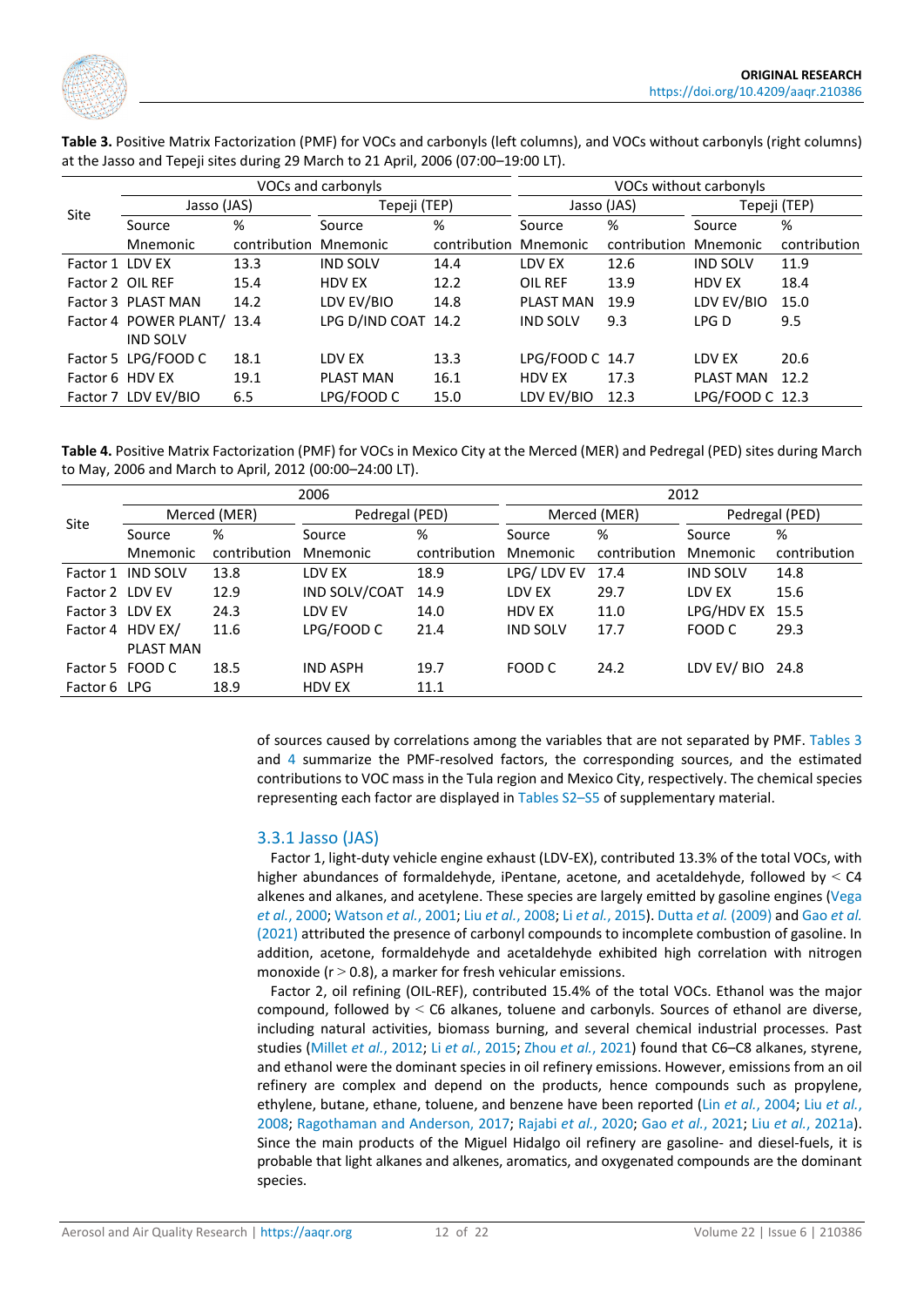

Factor 3, plastics manufacturing (PLAST MAN), contributed 14.2% of total VOCs with high abundances of formaldehyde, acetaldehyde, acetone, ethanol, nButane, and styrene which has been associated with industrial emissions [\(Watson](#page-21-0) *et al.*, 2001). The carbonyl compounds showed correlation with styrene (r > 0.79) [\(Di Tomasso](#page-17-13) *et al.*, 2014).

Factor 4, a mixture of power plant and industrial solvents (POWER-PLANT/IND-SOLV), contributed 13.4% of total VOCs, with markers such as ethanol, formaldehyde and C4 alkenes, followed by benzene, nButane, acetone, toluene, acetaldehyde, and C4–C6 alkanes[. Zhang](#page-21-2) *et al.* (2021) found emissions from thermal power plants were the major sources of formaldehyde, whilst [Pudasainee](#page-19-16)  *et al.* [\(2010\)](#page-19-16) detected benzene and carbon tetrachloride as major compounds. Ethanol, acetone, and aromatics have been related to solvent usage and industrial coating (Vega *et al.*[, 2007;](#page-20-12) [Guo](#page-18-11)  *et al.*[, 2013;](#page-18-11) Chen *et al.*[, 2019;](#page-16-7) Yang *et al.*[, 2019;](#page-21-3) [Huang](#page-18-12) *et al.*, 2021).

Factor 5, domestic heating and cooking (LPG/FOOD C), contributed 18.1% of total VOCs, associated with emissions from handling and distribution of LPG. Besides the key LPG species (i.e., propane, butane and isobutane). This factor exhibited high abundances of acetone, pentane and acetylene, which have been measured in commercial food cooking and charcoal grills (Mugica *et al.*[, 2001\)](#page-19-17). The LPG leaks that occur during distribution and domestic consumption are the principal sources of propane, butane and isobutane in the atmosphere [\(Gamas](#page-17-10) *et al.*, 2000)[. Table S2](https://doi.org/10.4209/aaqr.210386) shows that formaldehyde and acetaldehyde also are important compounds in this factor. In addition, carbonyl species showed moderate correlations ( $r > 0.76$ ) with butane and propane. Recent research on commercial and domestic food cooking emissions revealed the presence of carbonyls and other organics, while the presence of ethanol is attributed to combustion during cooking, particularly from restaurants using charcoal [\(Cheng](#page-16-8) *et al.*, 2015; He *et al.*[, 2020;](#page-18-13) Lin *et al.*[, 2021\)](#page-18-14).

Factor 6, heavy-duty vehicles (HDV EX), contributed 19.1% of total VOCs. This factor contained markers for diesel-powered vehicle exhaust such as octane, nonane and decane mixed with < C6 alkanes and ethane [\(Watson](#page-21-0) *et al.*, 2001; Liu *et al.*[, 2008\)](#page-19-11).

Factor 7, a mixture of light-duty vehicle engine exhaust, evaporative gasoline, and biogenic sources, (LDV EV/BIO), contributed 6.5% of total VOCs. This factor showed abundant 1,2,4-trimethylbenzene, < C6 alkanes, C4 alkenes (trans-2-butene, 1-pentene, 1butene, ibutylene), toluene, and formaldehyde, markers of evaporated gasoline (Vega *et al.*[, 2007;](#page-20-12) Liu *et al.*[, 2008;](#page-19-11) Dai *et al.*[, 2013;](#page-16-9) [Wang](#page-21-4) *et al.*, [2020b\)](#page-21-4). Isoprene, which ranked second in this factor, is a compound characterized by biogenic sources.

#### 3.3.2 Tepeji (TEP)

Based on analysis of variance (ANOVA), statistical differences between JAS and TEP were found for VOC markers such as benzene (1.90 ppbC and 1.39 ppbC morning average for JAS and TEP, respectively), m/p-xylenes (3.84 ppbC and 2.88 ppbC), propane (11.03 ppbC and 27.42 ppbC), and ethanol (38.36 ppbC and 3.98 ppbC). In contrast, carbonyls showed no statistical difference between the two sites.

Factor 1, industrial solvents (IND SOLV), contributed 14.4% of the total VOCs with markers such as < C5 alkanes, formaldehyde, acetone, and acetaldehyde (Vega *et al.*[, 2007;](#page-20-12) Guo *et al.*[, 2013;](#page-18-11) Yang *et al.*[, 2019\)](#page-21-3). Factor 2, (HDV EX), contributed 12.2% of the total VOC with markers such as carbonyls, nonane, octane, toluene, acetylene and lighter compounds (Vega *et al.*[, 2007;](#page-20-12) [Liu](#page-19-11) *et al.*[, 2008;](#page-19-11) Gao *et al.*[, 2021\)](#page-17-12). Factor 3, (LDV EV/BIO), contributed 14.8% of the VOCs, with markers such as < C5 alkanes and alkenes, and carbonyls. These markers are commonly found in evaporated or liquid gasoline (Vega *et al.*[, 2007;](#page-20-12) Dai *et al.*[, 2013;](#page-16-9) Wang *et al.*[, 2020b\)](#page-21-4). Isoprene is of biogenic origin, so it is evident that this PMF factor represents a mixed source.

Factor 4, a mixture of LPG distribution and industrial coatings (LPG/IND COAT), contributed 14.2% of total VOCs, with abundant propene, a highly reactive compound that is emitted by several industrial processes such as petroleum refining, iron/steel industry, solvent usage, pesticide use, and paving [\(Watson](#page-21-0) *et al.*, 2001; Deng *et al.*[, 2018;](#page-17-14) Liu *et al.*[, 2021a\)](#page-19-15). Other abundant VOCs included propane, nButane, formaldehyde, c-2-butene, acetone, and toluene. LPG-related species showed proportions close to commercial LPG composition [\(Gamas](#page-17-10) *et al.*, 2000), consistent with a distribution center near TEP. As toluene was also abundant, suggesting emissions from painting/ coating operations (Vega *et al.*[, 2007;](#page-20-12) Li *et al.*[, 2015;](#page-18-10) Liu *et al.*[, 2021a\)](#page-19-15) also present in this source. Factor 5, LDV EX, contributed 13.3% of total VOCs, with markers such as light alkanes (< C7),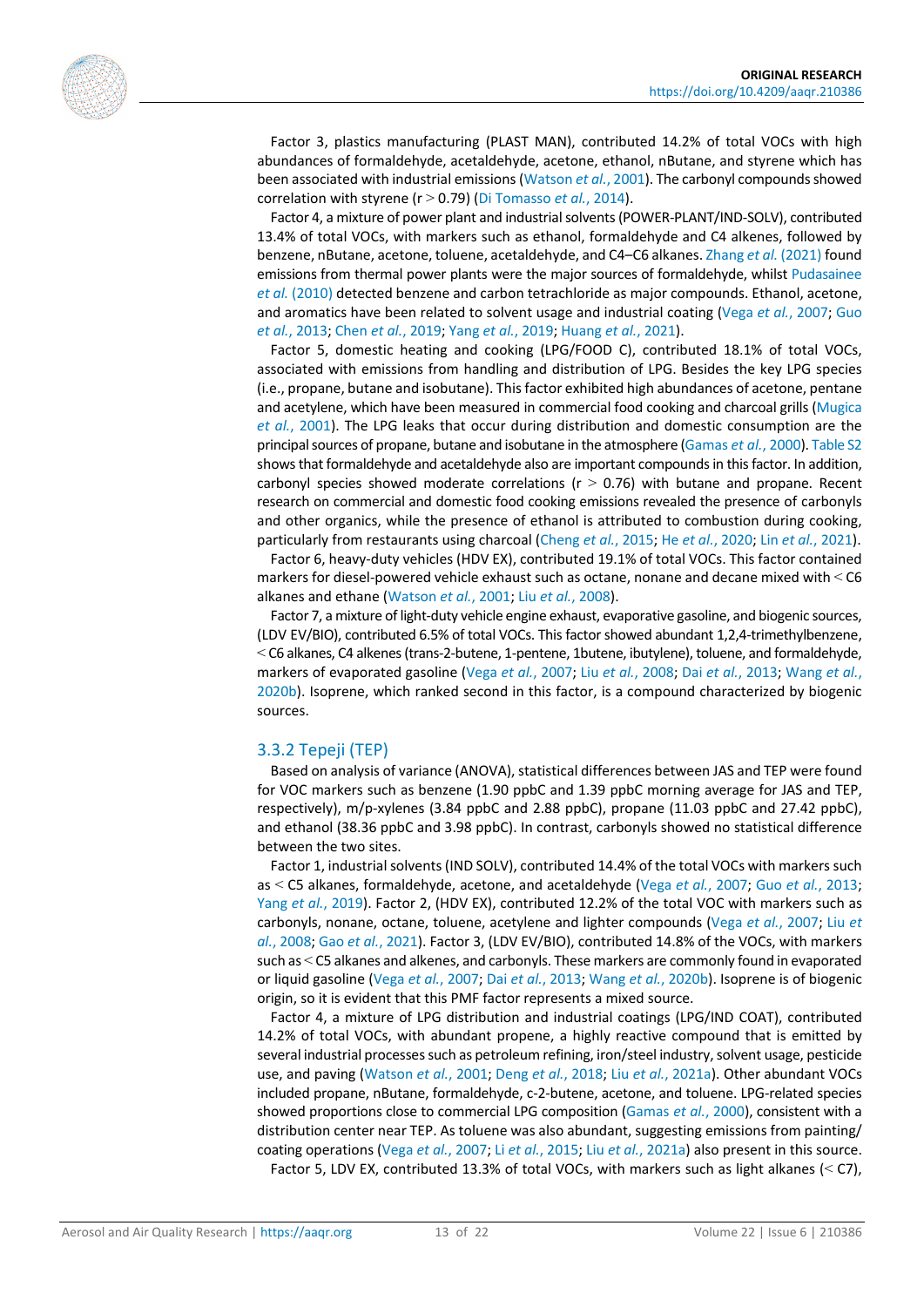

ethylene, carbonyls, and toluene (Liu *et al.*[, 2008;](#page-19-11) Chen *et al.*[, 2016\)](#page-16-10). The low toluene/benzene ratio (0.64) and good correlation with CO ( $r > 0.79$ ) supports this association. Factor 6, plastic manufacture (PLAST MAN), contributed 16.1% of total VOC with abundant oxygenated species followed by light alkanes and alkenes, styrene, and mp-xylenes. Moreover, carbonyl compounds showed strong association with styrene ( $r > 0.79$ ), consistent with emissions from plastic manufacturing [\(Di Tomasso](#page-17-13) *et al.*, 2014). Factor 7, a mixture of LPG/FOOD C, contributed 15% of total VOCs, showed the highest abundances for key LPG-related species (i.e., propane, nButane, and iButane) combined with carbonyls, alkanes < C5, alkenes (propylene, c2butene) and toluene, resembling the species detected in food cooking emissions (LPG/FOOD C) [\(Mugica](#page-19-17) *et al.*, 2001; [Cheng](#page-16-8) *et al.*, 2015; He *et al.*[, 2020;](#page-18-13) Lin *et al.*[, 2021\)](#page-18-14).

The Tula region experienced elevated formaldehyde, acetaldehyde, and acetone levels. PMF was applied to a data set that excluded carbonyls [\(Table 3,](#page-11-0) right columns) to compare model performance and source identification. Although a seven-factor solution was found for VOCs, the PMF factors were not as uniquely identifiable as those derived with carbonyls included (see [Table](https://doi.org/10.4209/aaqr.210386) S3 for description of PMF factors obtained using only VOCs). For example, Factor 2, OIL REF, at JAS site showed VOC markers for oil refinery emissions, but this association was not as convincing as it was when carbonyls were included, particularly for the presence of acetone [\(Huang](#page-18-12)  *et al.*[, 2021\)](#page-18-12). The calculated refinery contribution decreased from 15.4% to 13.9% (percentages with and without carbonyl species, respectively).

Without carbonyls, Factor 4 was identified as industrial solvent usage (IND SOLV), without thermal power plant emissions (POWER PLANT/IND SOLV) due to the lack of formaldehyde [\(Zhang](#page-21-2) *et al.*, 2021). At the TEP site, Factor 7 was assigned to the LPG/FOOD C source. However, without acetone this factor only represents LPG. Vehicular sources showed no significant changes that could compromise their identification as a mixture of LDV EV/BIO, since markers such as 1,2,4–trimethylbenzene and < C5 alkanes (for evaporated gasoline) and isoprene (for biogenic) showed high percentages in both analyses.

Overall, omitting carbonyls from the PMF input data reduced the contributions from industrial sources, and increased contributions from vehicular sources. Without carbonyl, LPG/FOOD C contribution is reduced from 18% to 15% at JAS and from 29% (sum of 15% LPG/FOOD C and 14%, LPG D/IND COAT in [Table 3\)](#page-11-0) to 12% at TEP.

#### 3.3.3 Mexico City 2006

[Table 4](#page-11-1) summarizes the six PMF factors derived for MER and PED. For the MER site, Factor 1, IND SOLV, contributed 13.8% of total VOCs with markers such as C4- and C3-benzenes, followed by toluene and hexane, and small proportions of light alkanes, alkenes and xylenes [\(Vega](#page-20-1) *et al.*, [2000;](#page-20-1) Li *et al.*[, 2015;](#page-18-10) Liu *et al.*[, 2021a;](#page-19-15) [Zhang](#page-21-2) *et al.*, 2021). Factor 2, LDV EV, contributed 12.9% of total VOCs with markers such as < C5 alkanes, alkenes and aromatic compounds [\(Watson](#page-21-0) *et al.*, [2001;](#page-21-0) Vega *et al.*[, 2007;](#page-20-12) Dai *et al.*[, 2013;](#page-16-9) Wang *et al.*[, 2020b\)](#page-21-4). Factor 3, LDV EX, contributed 24.3% of total VOCs, characterized by light alkanes, aromatics, ethylene, ethane, and acetylene.

Factor 4, a mixture of HDV EX/PLAST MAN, contributed 11.6% of total VOCs, denoted by high abundances of C8–C10 alkanes and ethane [\(Watson](#page-21-0) *et al.*, 2001; Vega *et al.*[, 2007;](#page-20-12) Liu *et al.*[, 2008;](#page-19-11) Gao *et al.*[, 2021\)](#page-17-12) for heavy-duty diesel emissions along with elevated aromatic species (C3-benzene and styrene) associated with plastics manufacturing [\(Di Tomasso](#page-17-13) *et al.*, 2014). Factor 5, FOOD C, contributed 18.5% of total VOCs characterized by high concentrations of propane and butanes combined with alkenes and aromatic compounds, markers of food cooking [\(Mugica](#page-19-17) *et al.*, 2001; He *et al.*[, 2020\)](#page-18-13). Factor 6, LPG, contributed 18.9% of total VOCs with abundances of propane and butanes, close to the commercial LPG composition used in Mexico City [\(Gamas](#page-17-10) *et al.*, 2000). In addition, ethylene, < C5 alkanes, alkenes and toluene suggest that this factor represents leakages during transport and handling of LPG.

At PED, Factor 1, LDV EV, contributed 18.9% of total VOCs. This factor was characterized by higher abundances of 1-pentene, aromatics, propane, ethylene, acetylene, 1,2,4-trimethylbenzene and a mixture of C2–C4 benzenes, suggesting vehicular exhaust emissions [\(Watson](#page-21-0) *et al.*, 2001; Vega *et al.*[, 2007;](#page-20-12) Liu *et al.*[, 2008;](#page-19-11) Li *et al.*[, 2015\)](#page-18-10). The average T/B ratio of 1.3 supports the association with vehicular source [\(Barletta](#page-16-11) *et al.*, 2008). Factor 2, IND SOLV/COAT, contributed 14.9% of total VOCs (Wang *et al.*[, 2020b\)](#page-21-4), with markers such as propane, propylene, toluene and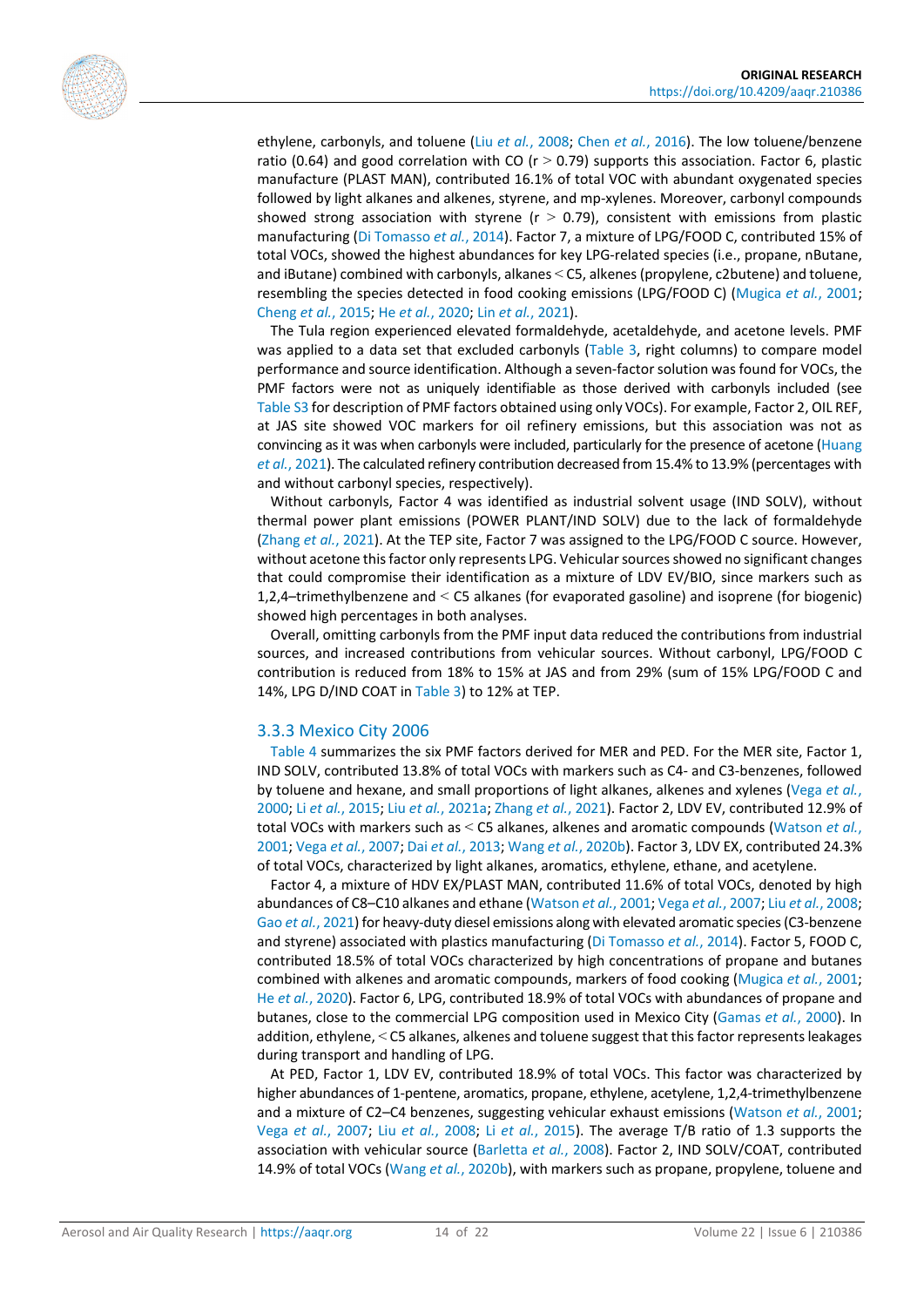

hexane, followed by < C5 alkanes and C3 benzenes, consistent with solvent use in painting and coating. Factor 3, LDV EX, contributed 14% of total VOCs, was associated with evaporative or liquid gasoline, characterized by aromatics (C2 and C3 benzenes), < C5 alkanes, alkenes, and propane (Vega *et al.*[, 2007;](#page-20-12) Dai *et al.*[, 2013;](#page-16-9) Wang *et al.*[, 2020b\)](#page-21-4).

Factor 4, a mixture of LPG/FOOD C, contributed 21.4% of total VOCs, with markers such as propane, butanes in similar proportions of LPG [\(Gamas](#page-17-10) *et al.*, 2000), along with propylene, toluene, hexane and acetylene in food cooking [\(Mugica](#page-19-17) *et al.*, 2001; He *et al.*[, 2020\)](#page-18-13). Factor 5, industrial asphalt pavement production (IND ASPH), contributed 19.7% of total VOCs. This factor was characterized by propane, propylene, ethylene, toluene and styrene, characteristics of as reported by Wang *et al.* [\(2020a\).](#page-21-5) PED site is located 5 km to the east of an asphalt plant, the only industrial source within the area. Factor 6, HDV EX, contributed 11.1% of total VOCs. This factor was associated with diesel-powered vehicles emissions, exhibiting major proportions of propane, toluene, propylene, acetylene, and decane.

#### 3.3.4 Mexico City 2012

Five factors were identified by PMF in [Table 4](#page-11-1) for the 2012 VOCs. For the MER site, Factor 1, a mixture of LPG/LDV EV, contributed 17.4% of total VOCs. This factor was characterized by propane, butane, toluene, hexane isopentane, 1,2,4-trimethylbenzene, and propylene. Factor 2, LDV EX, contributed 20.7% of total VOCs. This factor was marked by ethylene and acetylene, consistent with gasoline vehicular emissions. Factor 3, HDV EX, contributed 11% of total VOCs. This factor showed similar markers as Factor 2, but with a different proportion of propylene associated with heavy-duty vehicular emissions. According to [Watson](#page-21-0) *et al.* (2001) and Li *[et al.](#page-18-10)* [\(2015\),](#page-18-10) one of the key differences between gasoline and diesel combustion emissions is the proportion of propylene, being lower in gasoline.

Factor 4, IND SOLV, contributed 17.7% of total VOCs representing industrial solvent emissions that were characterized by aromatics (C2, C3-benzenes, xylenes, and toluene), isobutane, and propane. Factor 5, FOOD C, contributed 24.2% of total VOCs. This factor exhibited markers for food cooking emissions such as propane, toluene, ethylene, nButane and propylene [\(Mugica](#page-19-17) *et al.*[, 2001;](#page-19-17) He *et al.*[, 2020\)](#page-18-13).

At PED, Factor 1, IND SOLV, contributed 14.8% of total VOCs. This factor showed markers of industrial solvent usage such as aromatics and light alkanes (Wang *et al.*[, 2020b\)](#page-21-4). Factor 2, LDV EX, contributed 15.6% of total VOCs, representing light-duty vehicular emissions with high abundances of pentanes, ethane and ethylene. Factor 3, a mixture of LPG/HDV EX, contributed 15.5% of total VOCs. This factor was marked by propane, nButane, isobutane (LPG) as well as propylene, ethane, and ethylene (Li *et al.*[, 2015\)](#page-18-10).

Factors 4 and 5 were characterized by the presence of propane and nButane but with higher abundances of nButane, suggesting combustion processes. Factor 4, FOOD C, contributed 29.3% of total VOCs, the presence of toluene, ethylene, ethane, propylene and hexane points to characterize emissions from food cooking [\(Mugica](#page-19-17) *et al.*, 2001; He *et al.*[, 2020\)](#page-18-13). Factor 5, LDV EX/BIO, contributed 24.8% of total VOCs, with elevated abundances of isopentane, toluene, isobutane, and butanes (markers of evaporative/liquid gasoline) and isoprene (marker for biogenic source).

The largest difference since 2006 is that contributions from the asphalt plant were not identified in 2012, signifying the effectiveness of implementing pollution control measure. PMF analysis shows that cooking emissions accounted for 19-29% of total VOCs, orders of magnitude higher than those shown in the emission inventory with ~1% charcoal cooking. The 2006 Emission Inventory attributed ~11% to LPG leakage, lower than the 15–19% estimated by PMF [\(SEMARNAT,](#page-20-15)  [2008;](#page-20-15) [SEDEMA, 2013\)](#page-20-16). Research is needed to further resolve the discrepancies.

#### **3.4 Health Risk Assessment**

A risk assessment was conducted with 24-hour average BTEX concentrations due to their adverse effects [\(Davidson](#page-16-12) *et al.*, 2021). The U.S. [EPA \(2011\)](#page-20-11) recommends an acceptable safety limit for LCR below 1.0  $\times$  10<sup>-6</sup> and a threshold risk limit beyond 1.0  $\times$  10<sup>-4</sup> as an unacceptable LCR. For non-carcinogenic risks, a HQ *>* 1 indicates potentially non-carcinogenic effects of concern, whereas HQ < 1 represents that no health effects are expected to occur following exposure to pollutant [\(Abbasi](#page-16-3) *et al.*, 2020; [Kumari](#page-18-15) *et al.*, 2021).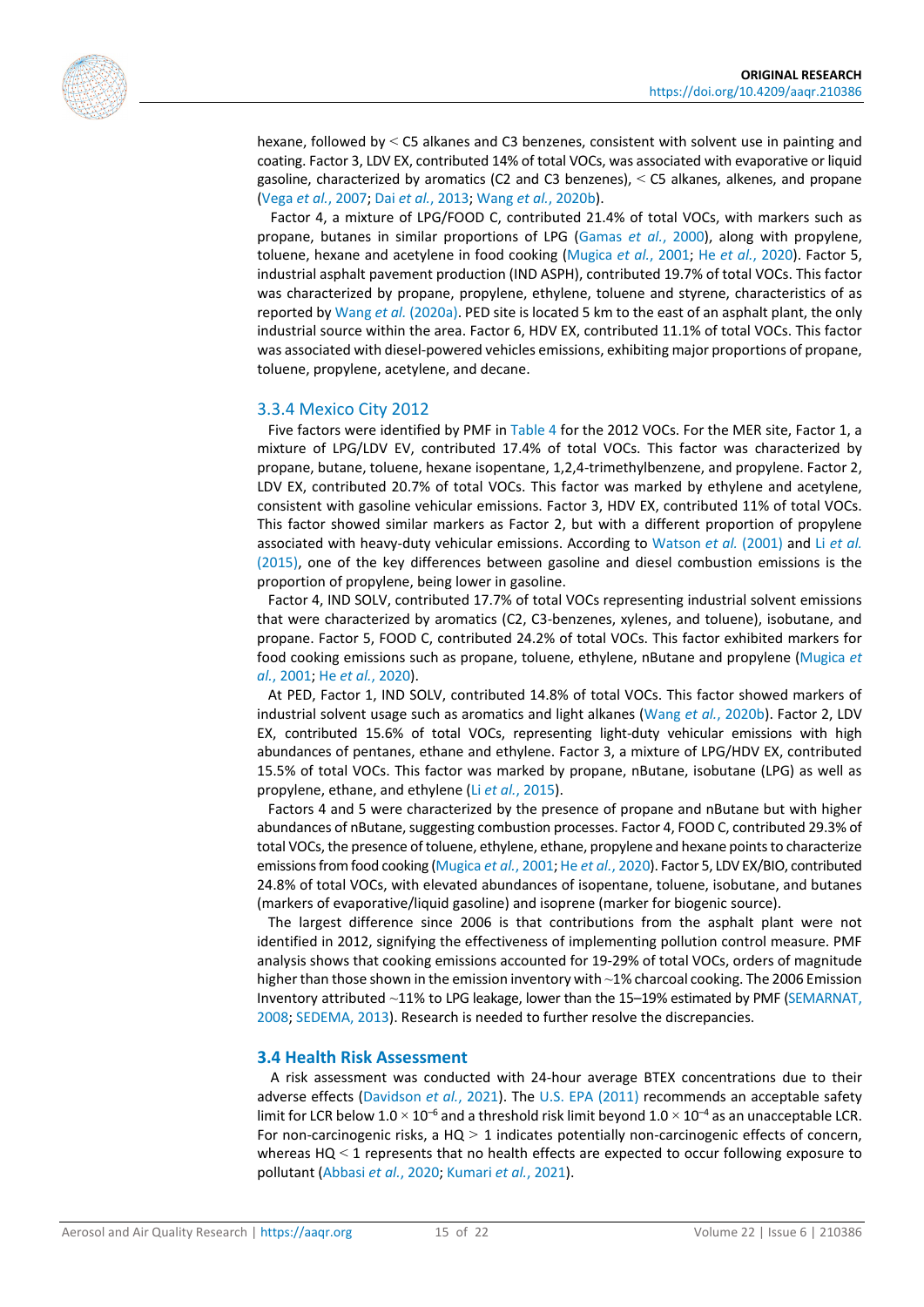

The highest BTEX values of cumulative exposure (CE) for both children and adults were found at MER during 2006 with values between 0.52–2.49 and 2.09–9.97  $\mu$ g m<sup>-3</sup>, respectively [\(Table S6\)](https://doi.org/10.4209/aaqr.210386). Considering all sampling sites, the LCR for benzene was estimated to be in the range of  $1.8 \times 10^{-6}$ to 1.5  $\times$  10<sup>-5</sup> for children, and of 7.3  $\times$  10<sup>-6</sup> to 6.1  $\times$  10<sup>-5</sup> for adults. This suggests that benzene at MER during 2006 exceeded the minimum acceptable risk level (1.0  $\times$  10<sup>-6</sup>) but not posing an unacceptable cancer risk. Meanwhile, the LCR at MER during 2006 slightly exceeded the acceptable safety limit for children for ethylbenzene. It ranged from  $1.3 \times 10^{-7}$  to  $1.7 \times 10^{-6}$  for children, and from  $5.3 \times 10^{-7}$  to  $6.8 \times 10^{-6}$  for adults. Only the TEP site had an LCR below the minimum acceptable risk level for adults during 2006 (5.3  $\times$  10<sup>-7</sup>).

LCR values for benzene were similar to those reported in Agra, India [\(Kumari](#page-18-15) *et al.*, 2021) and Shiraz, a populous city in Iran [\(Abbasi](#page-16-3) *et al.*, 2020), but higher than Shiraz, Iran [\(Dehghani](#page-17-3) *et al.*, [2018\)](#page-17-3) and an urban area in Delhi, India [\(Garg and Gupta, 2019\)](#page-17-15). Sampling sites with traffic influence such as Delhi, India [\(Mehta](#page-19-18) *et al.*, 2020) and Beijing, China [\(Zhang](#page-21-6) *et al.*, 2012; Li *et al.*[, 2014\)](#page-18-16) reported the highest cancer risk by benzene. LCR values for ethylbenzene were similar to Agra, India (Kumari *et al.*[, 2021\)](#page-18-15), but much lower than those observed in roadsides Delhi, India [\(Mehta](#page-19-18) *et al.*, 2020).

[Table S6](https://doi.org/10.4209/aaqr.210386) shows large reductions in exposure concentrations and cancer risks for benzene and ethylbenzene at both MER and PED sites from 2006 to 2012. Both HQ and HI of all BTEX were below unity, suggesting no serious chronic non-cancer health effect for the population exposure [\(Abbasi](#page-16-3) *et al.*, 2020).

Results of the risk analysis show the benefits of pollution control measures to reduce VOC emissions in Mexico. These control measures include reducing evaporative emissions from petrol stations; replacing the use of solvents with water in paints and in asphalt application; switching from fuel oil to natural gas in major sources; and improving of public transport with cleaner technologies (Vega *et al.*[, 2000;](#page-20-1) [Jaimes-Palomera](#page-18-0) *et al.*, 2016; Sosa *et al.*[, 2020\)](#page-20-4). However, to further reduce the health risk from BTEX exposure, it is necessary to continue working on improving the handling of LPG transportation and distribution; implementing control of fugitive and solvent emissions; and reducing benzene emissions to minimize harmful health effects. The risk analysis presented here serve as guidance for the environmental public health administration to assess future air quality and health effects.

#### **4 CONCLUSIONS**

This study focused on VOC compositions and concentrations including carbonyls, in Tula, Hidalgo, during the warm-dry season of 2006. A comparison was made between the Tula industrial corridor with those measured in Mexico City. The PMF solution to the CMB receptor model was employed to determine the sources of VOCs. Although a seven factors solution was found for VOCs without carbonyls, the PMF factors were not uniquely identifiable, signifying the importance of concurrent measurements of VOCs and carbonyls for source apportionment. Changes in source contributions after implementation of control measures were found, as were inconsistencies with emission inventory estimates.

This study provides a baseline to evaluate past and future air quality in one of the most polluted industrial corridors in Mexico. This information is useful for determining the effectiveness of air pollution control measures implemented in the region and the reduced risks resulting from human exposures. The data obtained also provides a complement emissions inventory estimates that are used for prognostic air quality modeling.

The research documents historical measurements of air pollution in industrial areas, particularly in developing countries such as Mexico, where air quality monitoring focuses on urban areas more than regional emission impacts. A routine monitoring network for VOCs including carbonyls needs to be established to better understand the photooxidation process and to reduce  $O<sub>3</sub>$ concentrations.

#### **DISCLAIMER**

Reference to any companies or specific commercial products does not constitute an endorsement by the authors.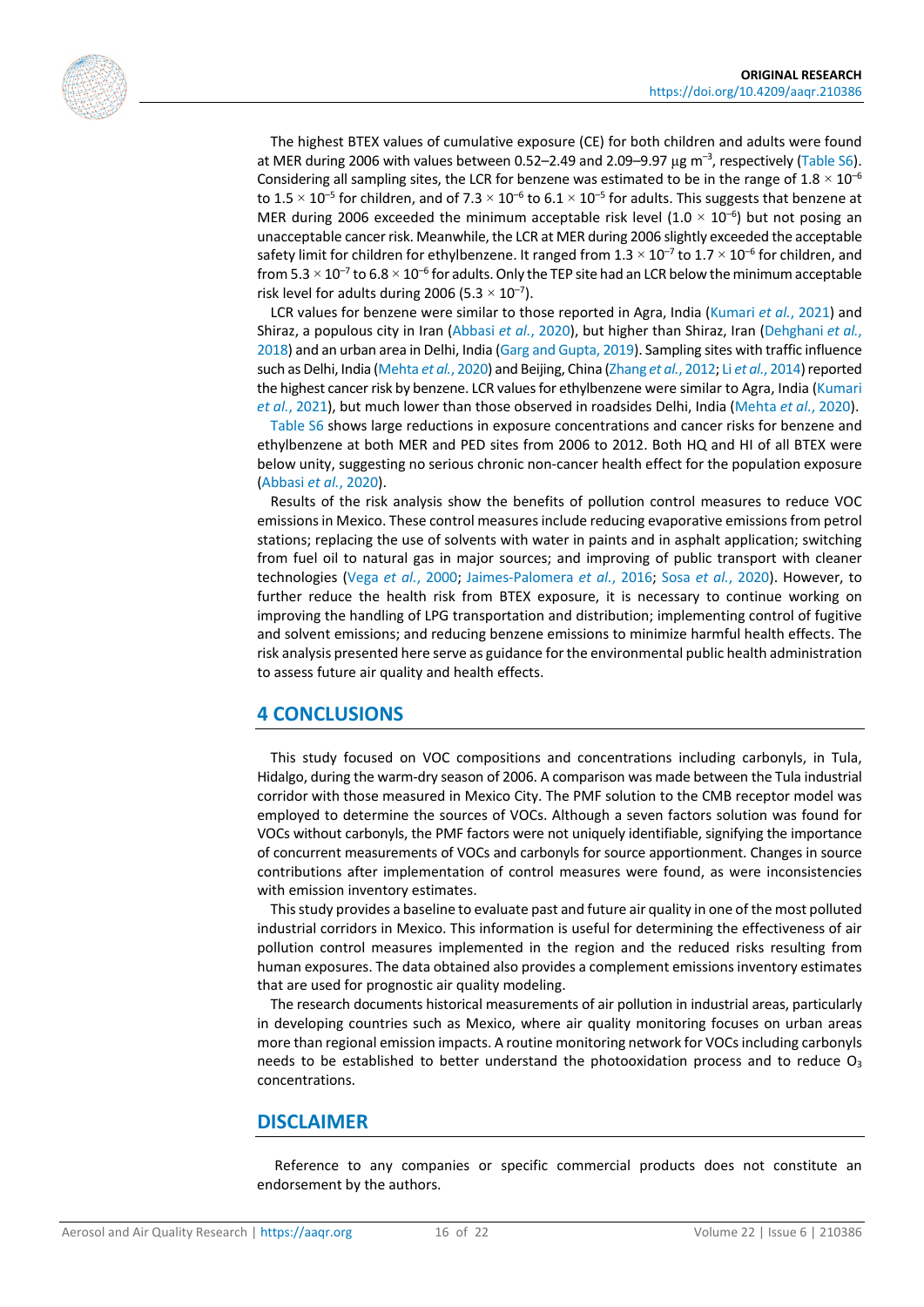

## **ACKNOWLEDGEMENTS**

The authors gratefully acknowledge the support of PEMEX for fieldwork under contract IMP– UAJ–DC–018–2006. Additional support for the writing of the manuscript is provided by the UNAM-funded project PAPIIT IA100809. SEDEMA-CENICA, 2006 VOC campaign and SEDEMA for 2012 VOC data.

### **SUPPLEMENTARY MATERIAL**

Supplementary material for this article can be found in the online version at [https://doi.](https://doi.org/10.4209/aaqr.210386) [org/10.4209/aaqr.210386](https://doi.org/10.4209/aaqr.210386)

#### **REFERENCES**

- <span id="page-16-3"></span>Abbasi, F., Pasalari, H., Delgado-Saborit, J.M., Rafiee, A., Abbasi, A., Hoseini, M. (2020). Characterization and risk assessment of BTEX in ambient air of a Middle Eastern City. Process Saf. Environ. Prot. 139, 98–105. <https://doi.org/10.1016/j.psep.2020.03.019>
- <span id="page-16-2"></span>Amato, F., Pandolfi, M., Escrig, A., Querol, X., Alastuey, A., Pey, J., Perez, N., Hopke, P.K. (2009). Quantifying road dust resuspension in urban environment by multilinear engine: A comparison with PMF2. Atmos. Environ. 43, 2770–2780. <https://do.org/10.1016/j.atmosenv.2009.02.039>
- <span id="page-16-4"></span>An, J.L., Zhu, B., Wang, H.L., Li, Y.Y., Lin, X., Yang, H. (2014). Characteristics and source apportionment of VOCs measured in an industrial area of Nanjing, Yangtze River Delta, China. Atmos. Environ. 97, 206–214. <https://doi.org/10.1016/j.atmosenv.2014.08.021>
- <span id="page-16-1"></span>Arriaga-Colina, J.L., West, J.J., Sosa, G., Escalona, S.S., Ordunez, R.M., Cervantes, A.D.M. (2004). Measurements of VOCs in Mexico City (1992–2001) and evaluation of VOCs and CO in the emissions inventory. Atmos. Environ. 38, 2523–2533. [https://doi.org/10.1016/j.atmosenv.](https://doi.org/10.1016/j.atmosenv.2004.01.033) [2004.01.033](https://doi.org/10.1016/j.atmosenv.2004.01.033)
- <span id="page-16-6"></span>Bakeas, E.B., Argyris, D.I., Siskos, P.A. (2003). Carbonyl compounds in the urban environment of Athens, Greece. Chemosphere 52, 805–813. [https://doi.org/10.1016/S0045-6535\(03\)00257-1](https://doi.org/10.1016/S0045-6535(03)00257-1)
- <span id="page-16-11"></span>Barletta, B., Meinardi, S., Simpson, I.J., Zou, S.C., Rowland, F.S., Blake, D.R. (2008). Ambient mixing ratios of nonmethane hydrocarbons (NMHCs) in two major urban centers of the Pearl River Delta (PRD) region: Guangzhou and Dongguan. Atmos. Environ. 42, 4393–4408. <https://doi.org/10.1016/j.atmosenv.2008.01.028>
- <span id="page-16-5"></span>Blake, D.R., Rowland, F.S. (1995). Urban leakage of liquefied petroleum gas and its impact on Mexico city air quality. Science 269, 953. <https://doi.org/10.1126/science.269.5226.953>
- <span id="page-16-0"></span>Boeglin, M.L., Wessels, D., Henshel, D. (2006). An investigation of the relationship between air emissions of volatile organic compounds and the incidence of cancer in Indiana counties. Environ. Res. 100, 242–254. <https://doi.org/10.1016/j.envres.2005.04.004>
- <span id="page-16-7"></span>Chen, C.H., Chuang, Y.C., Hsieh, C.C., Lee, C.S. (2019). VOC characteristics and source apportionment at a PAMS site near an industrial complex in central Taiwan. Atmos. Pollut. Res. 10, 1060–1074. <https://doi.org/10.1016/j.apr.2019.01.014>
- <span id="page-16-10"></span>Chen, W.T., Shao, M., Wang, M., Lu, S.H., Liu, Y., Yuan, B., Yang, Y.D., Zeng, L.M., Chen, Z.M., Chang, C.C., Zhang, Q., Hu, M. (2016). Variation of ambient carbonyl levels in urban Beijing between 2005 and 2012. Atmos. Environ. 129, 105–113. [https://doi.org/10.1016/j.atmosenv.](https://doi.org/10.1016/j.atmosenv.2015.12.062) [2015.12.062](https://doi.org/10.1016/j.atmosenv.2015.12.062)
- <span id="page-16-8"></span>Cheng, J.H., Lee, Y.S., Chen, K.S. (2015). Carbonyl compounds in dining areas, kitchens and exhaust streams in restaurants with varying cooking methods in Kaohsiung, Taiwan. J. Environ. Sci. 41, 218–226. <https://doi.org/10.1016/j.jes.2015.06.006>
- <span id="page-16-9"></span>Dai, P.P., Ge, Y., Lin, Y., Su, S., Liang, B. (2013). Investigation on characteristics of exhaust and evaporative emissions from passenger cars fueled with gasoline/methanol blends. Fuel 113, 10–16. <https://doi.org/10.1016/j.fuel.2013.05.038>
- <span id="page-16-12"></span>Davidson, C., Hannigan, J., Bowen, S. (2021). Effects of inhaled combined Benzene, Toluene, Ethylbenzene, and Xylenes (BTEX): Toward an environmental exposure model. Environ. Toxicol. Pharmacol. 81, 103518. <https://doi.org/10.1016/j.etap.2020.103518>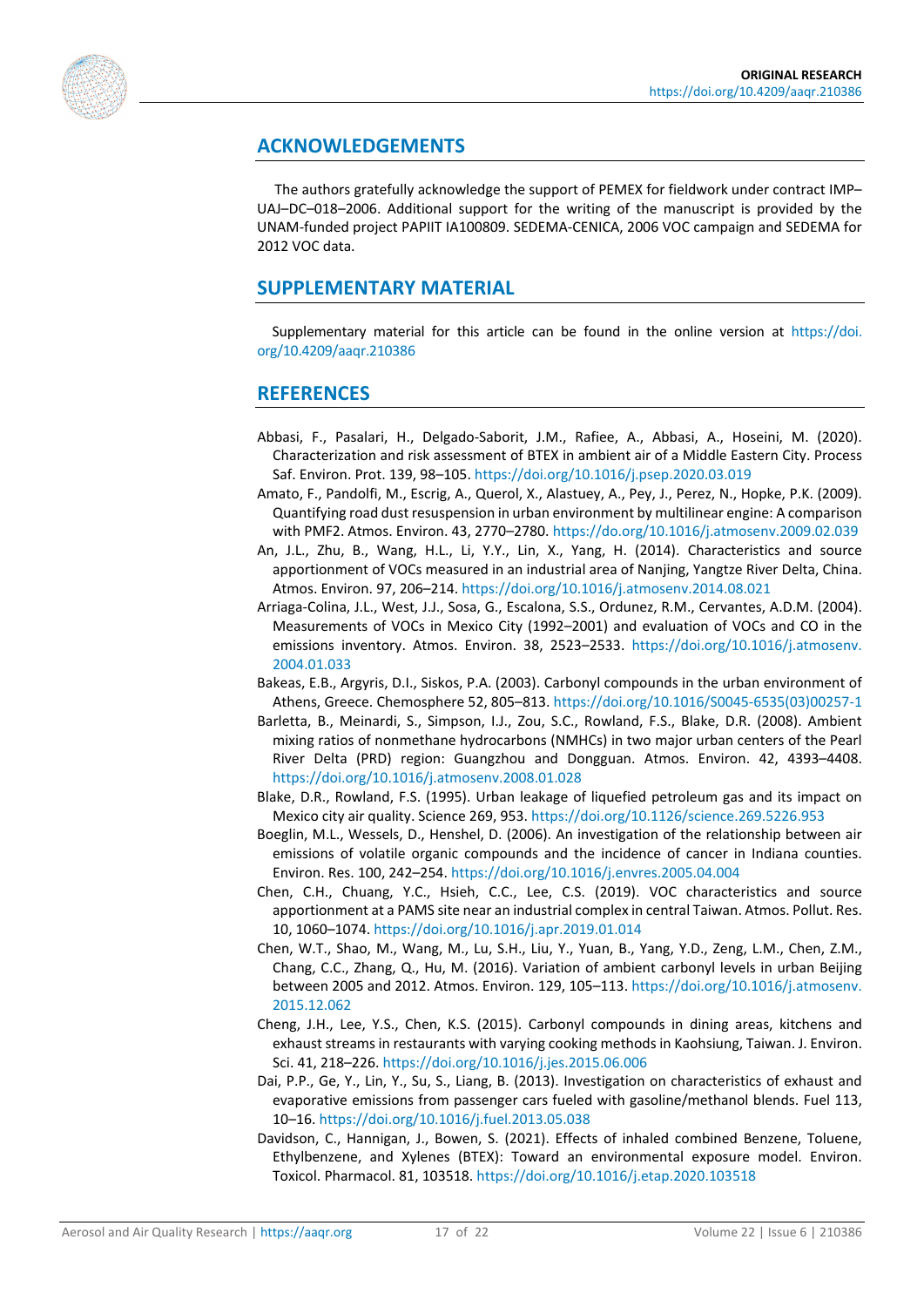<span id="page-17-5"></span><span id="page-17-3"></span>

- de Gouw, J.A., Welsh-Bon, D., Warneke, C., Kuster, W.C., Alexander, L., Baker, A.K., Beyersdorf, A.J., Blake, D.R., Canagaratna, M., Celada, A.T., Huey, L.G., Junkermann, W., Onasch, T.B., Salcido, A., Sjostedt, S.J., Sullivan, A.P., Tanner, D.J., Vargas, O., Weber, R.J., Worsnop, D.R., *et al.* (2009). Emission and chemistry of organic carbon in the gas and aerosol phase at a suburban site near Mexico City in March 2006 during the MILAGRO study. Atmos. Chem. Phys. 9, 3425–3442.<https://doi.org/10.5194/acp-9-3425-2009>
- Dehghani, M., Fazlzadeh, M., Sorooshain, A., Tabatabaee, H.R., Miri, M., Baghani, A.N., Delikhoon, M., Mahvi, A.H., Rashidi, M. (2018). Characteristics and health effects of BTEX in a hot spot for urban pollution. Ecotoxicol. Environ. Saf. 155, 133–143. [https://doi.org/10.1016/](https://doi.org/10.1016/j.ecoenv.2018.02.065) [j.ecoenv.2018.02.065](https://doi.org/10.1016/j.ecoenv.2018.02.065)
- <span id="page-17-8"></span>Delikhoon, M., Fazlzadeh, M., Sorooshian, A., Baghani, A.N., Golaki, M., Ashournejad, Q., Barkhordani, A. (2018). Characteristics and health effects of formaldehyde and acetaldehyde in an urban area in Iran. Environ. Pollut. 242, 938–951. [https://doi.org/10.1016/j.envpol.](https://doi.org/10.1016/j.envpol.2018.07.037) [2018.07.037](https://doi.org/10.1016/j.envpol.2018.07.037)
- <span id="page-17-14"></span>Deng, Y., Li, J., Li, Y., Wu, R., Xie, S. (2018). Characteristics of volatile organic compounds, NO<sub>2</sub>, and effects on ozone formation at a site with high ozone level in Chengdu. J. Environ. Sci. 75, 334–345. <https://doi.org/10.1016/j.jes.2018.05.004>
- <span id="page-17-13"></span>Di Tomasso, C., József Gombos, Z., Summerscales, J. (2014). Styrene emissions during gel-coating of composites. J. Cleaner Prod. 83, 317–328. <https://doi.org/10.1016/j.jclepro.2014.07.051>
- <span id="page-17-7"></span>Duan, X., Li, Y. (2017). Sources and fates of BTEX in the general environment and its distribution in coastal cities of China. J. Environ. Sci. Public Health 1, 86–106. [https://doi.org/10.26502/](https://doi.org/10.26502/JESPH.009) [JESPH.009](https://doi.org/10.26502/JESPH.009)
- <span id="page-17-0"></span>Dumanoglu, Y., Kara, M., Altiok, H., Odabasi, M., Elbir, T., Bayram, A. (2014). Spatial and seasonal variation and source apportionment of volatile organic compounds (VOCS) in a heavily industrialized region. Atmos. Environ. 98, 168–178. [https://doi.org/10.1016/j.atmosenv.2014.](https://doi.org/10.1016/j.atmosenv.2014.08.048) [08.048](https://doi.org/10.1016/j.atmosenv.2014.08.048)
- <span id="page-17-11"></span>Dutta, C., Som, D., Chatterjee, A., Mukherjee, A.K., Jana, T.K., Sen, S. (2009). Mixing ratios of carbonyls and BTEX in ambient air of Kolkata, India and their associated health risk. Environ. Monit. Assess. 148, 97–107[. https://doi.org/10.1007/s10661-007-0142-0](https://doi.org/10.1007/s10661-007-0142-0)
- <span id="page-17-6"></span>Edgerton, S.A., Holdren, M.W., Smith, D.L., Shah, J.J. (1989). Inter-urban comparison of ambient volatile organic compound concentrations in U.S. Cities. J. Air Pollut. Control Assoc. 39, 729– 732. <https://doi.org/10.1080/08940630.1989.10466561>
- <span id="page-17-1"></span>Fast, J.D., de Foy, B., Rosas, F.A., Caetano, E., Carmichael, G., Emmons, L., McKenna, D., Mena, M., Skamarock, W., Tie, X., Coulter, R.L., Barnard, J.C., Wiedinmyer, C., Madronich, S. (2007). A meteorological overview of the milagro field campaigns. Atmos. Chem. Phys. 7, 2233–2257. <https://doi.org/10.5194/acp-7-2233-2007>
- <span id="page-17-10"></span>Gamas, E.D., Magdaleno, M., Díaz, L., Schifter, I., Ontiveros, L., Alvarez-Cansino, G. (2000). Contribution of liquefied petroleum gas to air pollution in the metropolitan area of Mexico City. J. Air Waste Manage. Assoc. 50, 188–198. [https://doi.org/10.1080/10473289.2000.](https://doi.org/10.1080/10473289.2000.10464012) [10464012](https://doi.org/10.1080/10473289.2000.10464012)
- <span id="page-17-12"></span>Gao, Y.Q., Li, M., Wan, X., Zhao, X.W., Wu, Y., Liu, X.X., Li, X. (2021). Important contributions of alkenes and aromatics to VOCs emissions, chemistry and secondary pollutants formation at an industrial site of central eastern China. Atmos. Environ. 244. [https://doi.org/10.1016/j.](https://doi.org/10.1016/j.atmosenv.2020.117927) [atmosenv.2020.117927](https://doi.org/10.1016/j.atmosenv.2020.117927)
- <span id="page-17-15"></span>Garg, A., Gupta, N.C. (2019). A comprehensive study on spatio-temporal distribution, health risk assessment and ozone formation potential of BTEX emissions in ambient air of Delhi, India. Sci. Total Environ. 659, 1090–1099[. https://doi.org/10.1016/j.scitotenv.2018.12.426](https://doi.org/10.1016/j.scitotenv.2018.12.426)
- <span id="page-17-9"></span>Gasca, J., Ortiz, E., Castillo, H., Jaimes, J.L., Gonzalez, U. (2004). The impact of liquefied petroleum gas usage on air quality in Mexico City. Atmos. Environ. 38, 3517–3527. [https://doi.org/](https://doi.org/10.1016/j.atmosenv.2003.12.042) [10.1016/j.atmosenv.2003.12.042](https://doi.org/10.1016/j.atmosenv.2003.12.042)
- <span id="page-17-4"></span>Ghaffari, H.R., Kamari, Z., Hassanvand, M.S., Fazlzadeh, M., Heidari, M. (2021). Level of air BTEX in urban, rural and industrial regions of Bandar Abbas, Iran; indoor-outdoor relationships and probabilistic health risk assessment. Environ. Res. 200, 111745. [https://doi.org/10.1016/](https://doi.org/10.1016/j.envres.2021.111745) [j.envres.2021.111745](https://doi.org/10.1016/j.envres.2021.111745)
- <span id="page-17-2"></span>Gobierno de la Ciudad de México (2022). Red de Meteorología y Radiación Solar (REDMET), Dirección De Monitoreo Atmosférico, Mexico City Government, Mexico City, Mexico.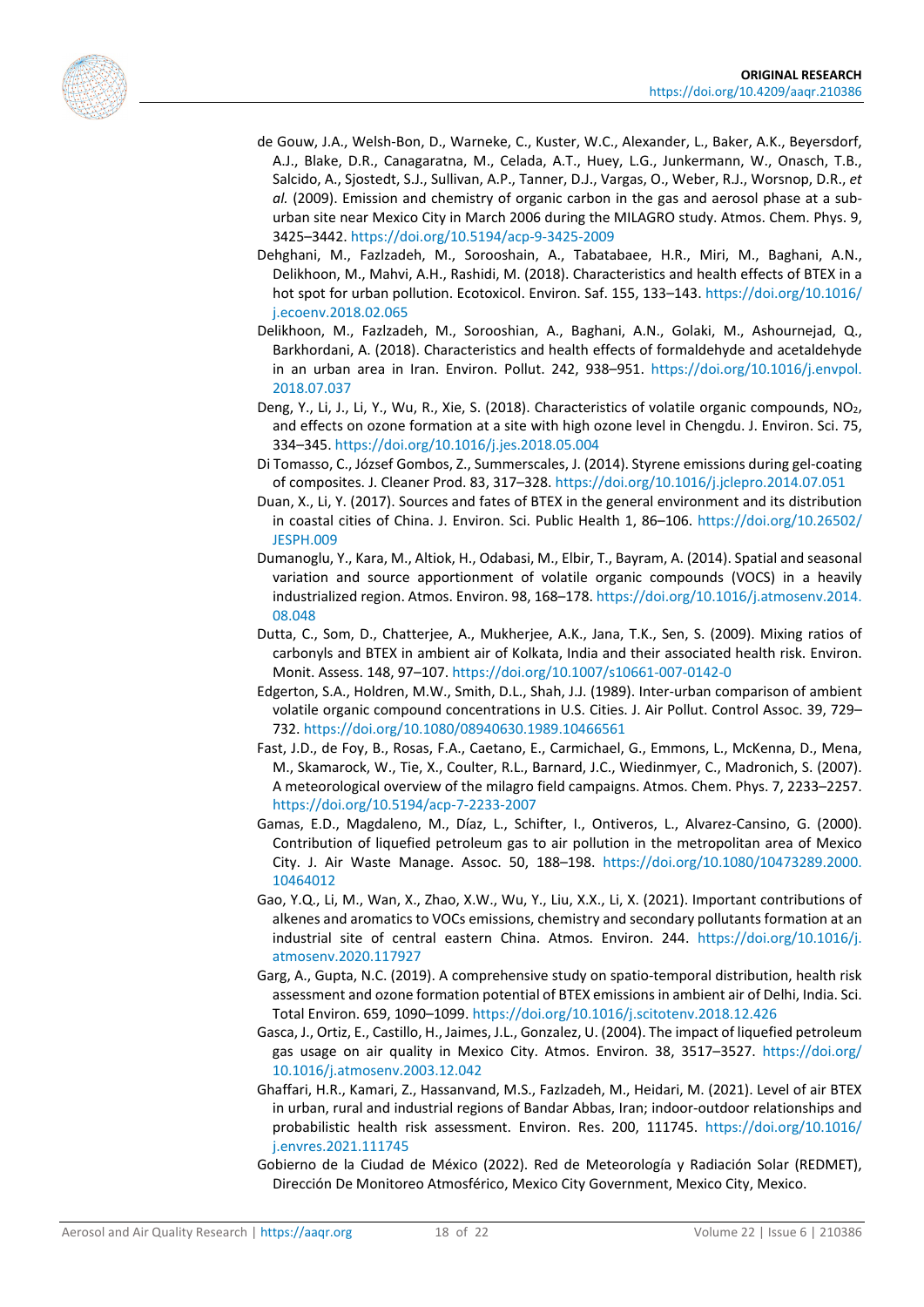<span id="page-18-9"></span><span id="page-18-8"></span><span id="page-18-6"></span><span id="page-18-5"></span>

- Gobierno de México (2019). Informa Conapo sobre la esperanza de vida de la población mexicana, Mexican Federal Government, Mexico City, Mexico.
- Grosjean, D., Grosjean, E., Gertler, A.W. (2001). On-road emissions of carbonyls from light-duty and heavy-duty vehicles. Environ. Sci. Technol. 35, 45–53. <https://doi.org/10.1021/ES001326A>
- Grosjean, D., Grosjean, E., Moreira, L.F.R. (2002). Speciated ambient carbonyls in Rio De Janeiro, Brazil. Environ. Sci. Technol. 36, 1389–1395. <https://doi.org/10.1021/es0111232>
- Gu, Y., Liu, B., Li, Y., Zhang, Y., Bi, X., Wu, J., Song, C., Dai, Q., Han, Y., Ren, G.Y., Feng, Y. (2020). Multi-scale volatile organic compound (VOC) source apportionment in Tianjin, China, using a receptor model coupled with 1-hr resolution data. Environ. Pollut. 265, 115023. <https://doi.org/10.1016/j.envpol.2020.115023>
- <span id="page-18-11"></span>Guo, H., Ling, Z.H., Cheung, K., Wang, D.W., Simpson, I.J., Blake, D.R. (2013). Acetone in the atmosphere of Hong Kong: Abundance, sources and photochemical precursors. Atmos. Environ. 65, 80–88[. https://doi.org/10.1016/j.atmosenv.2012.10.027](https://doi.org/10.1016/j.atmosenv.2012.10.027)
- <span id="page-18-7"></span>Hata, H., Tanaka, S., Noumura, G., Yamada, H., Tonokura, K. (2020). Evaluation of gasoline evaporative emissions from fuel-cap removal after a real-world driving event. Atmosphere 11, 1110.<https://doi.org/10.3390/atmos11101110>
- <span id="page-18-13"></span>He, W., Shi, A., Shao, X., Nie, L., Wang, T., Li, G. (2020). Insights into the comprehensive characteristics of volatile organic compounds from multiple cooking emissions and aftertreatment control technologies application. Atmos. Environ. 240, 117646[. https://doi.org/](https://doi.org/10.1016/j.atmosenv.2020.117646) [10.1016/j.atmosenv.2020.117646](https://doi.org/10.1016/j.atmosenv.2020.117646)
- <span id="page-18-2"></span>Hu, R., Liu, G., Zhang, H., Xue, H., Wang, X. (2018). Levels, characteristics and health risk assessment of VOCs in different functional zones of Hefei. Ecotoxicol. Environ. Saf. 160, 301– 307[. https://doi.org/10.1016/j.ecoenv.2018.05.056](https://doi.org/10.1016/j.ecoenv.2018.05.056)
- <span id="page-18-12"></span>Huang, Y., Xiu, G., Lu, Y., Gao, S., Li, L., Chen, L., Huang, Q., Yang, Y., Che, X., Chen, X., Fu, Q. (2021). Application of an emission profile-based method to trace the sources of volatile organic compounds in a chemical industrial park. Sci. Total Environ. 768, 144694. [https://doi.org/](https://doi.org/10.1016/j.scitotenv.2020.144694) [10.1016/j.scitotenv.2020.144694](https://doi.org/10.1016/j.scitotenv.2020.144694)
- <span id="page-18-1"></span>IEEH (2016). Inventario de Emisiones del Estado de Hidalgo del 2011. Secretaría de Medio Ambiente y Recursos Naturales, Del Estado De Hidalgo, Hidalgo, México.
- <span id="page-18-3"></span>International Agency for Research on Cancer (IARC) (2000). Ethylbenzene. IARC Monographs on the evaluation of the carcinogenic risk to humans, Vol. 77, Some Industrial Chemicals. International Agency for Research on Cancer, Lyon, France, pp. 227–266.
- <span id="page-18-4"></span>International Agency for Research on Cancer (IARC) (2018). Benzene. IARC Monographs on the evaluation of the carcinogenic risk to humans, Vol. 120, International Agency for Research on Cancer, Lyon, France.
- <span id="page-18-0"></span>Jaimes-Palomera, M., Retama, A., Elias-Castro, G., Neria-Hernandez, A., Rivera-Hernandez, O., Velasco, E. (2016). Non-methane hydrocarbons in the atmosphere of Mexico City: Results of the 2012 ozone-season campaign. Atmos. Environ. 132, 258–275. [https://doi.org/10.1016/](https://doi.org/10.1016/j.atmosenv.2016.02.047) [j.atmosenv.2016.02.047](https://doi.org/10.1016/j.atmosenv.2016.02.047)
- Kotzias, D. (2021). Built environment and indoor air quality: The case of volatile organic compounds. AIMS Environ. Sci. 8, 135–147. <https://doi.org/10.3934/environsci.2021010>
- <span id="page-18-15"></span>Kumari, S., Baghel, N., Lakhani, A., Maharaj, K. (2021). BTEX and formaldehyde levels at a suburban site of Agra: Temporal variation, ozone formation potential and health risk assessment. Urban Clim. 40, 100997. <https://doi.org/10.1016/j.uclim.2021.100997>
- <span id="page-18-10"></span>Li, J., Xie, S.D., Zeng, L.M., Li, L.Y., Li, Y.Q., Wu, R.R. (2015). Characterization of ambient volatile organic compounds and their sources in Beijing, before, during, and after Asia-Pacific Economic Cooperation China 2014. Atmos. Chem. Phys. 15, 7945–7959[. https://doi.org/10.5194/acp-15-](https://doi.org/10.5194/acp-15-7945-2015) [7945-2015](https://doi.org/10.5194/acp-15-7945-2015)
- <span id="page-18-16"></span>Li, L., Li, H., Zhang, X., Wang, L., Xu, L., Wang, X., Yu, Y., Zhang, Y., Cao, G. (2014). Pollution characteristics and health risk assessment of benzene homologues in ambient air in the northeastern urban area of Beijing, China. J. Environ. Sci. 26, 214–223. [https://doi.org/](https://doi.org/10.1016/S1001-0742(13)60400-3) [10.1016/S1001-0742\(13\)60400-3](https://doi.org/10.1016/S1001-0742(13)60400-3)
- <span id="page-18-14"></span>Lin, P., Gao, J., He, W., Nie, L., Schauer, J.J., Yang, S., Zhang, Y. (2021). Estimation of commercial cooking emissions in real-world operation: Particulate and gaseous emission factors, activity influencing and modelling. Environ. Pollut. 289, 117847. [https://doi.org/10.1016/j.envpol.2021.](https://doi.org/10.1016/j.envpol.2021.117847) [117847](https://doi.org/10.1016/j.envpol.2021.117847)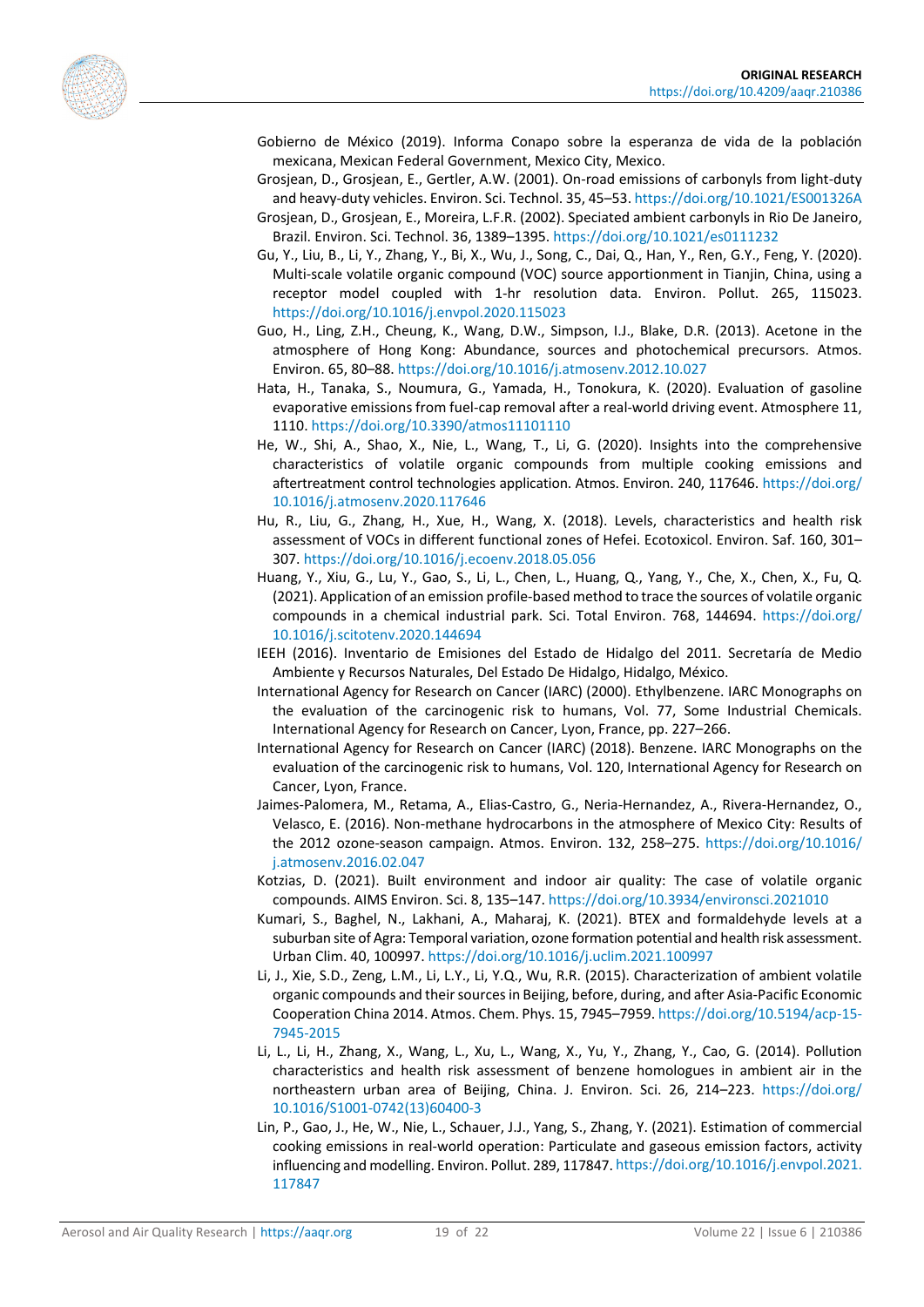<span id="page-19-15"></span><span id="page-19-11"></span><span id="page-19-0"></span>

- Lin, T.Y., Sree, U., Tseng, S.H., Chiu, K.H., Wu, C.H., Lo, J.G. (2004). Volatile organic compound concentrations in ambient air of Kaohsiung petroleum refinery in Taiwan. Atmos. Environ. 38, 4111–4122. <https://doi.org/10.1016/j.atmosenv.2004.04.025>
- Liu, X., Yan, F., Hua, H., Yuan, Z. (2021a). Identifying hotspots based on high-resolution emission inventory of volatile organic compounds: A case study in China. J. Environ. Manage. 288, 112419. <https://doi.org/10.1016/j.jenvman.2021.112419>
- Liu, Y., Shao, M., Fu, L., Lu, S., Zeng, L., Tang, D. (2008). Source profiles of volatile organic compounds (VOCs) measured in China: Part I. Atmos. Environ. 42, 6247–6260. [https://doi.org/](https://doi.org/10.1016/j.atmosenv.2008.01.070) [10.1016/j.atmosenv.2008.01.070](https://doi.org/10.1016/j.atmosenv.2008.01.070)
- <span id="page-19-8"></span>Liu, Z., Cui, Y., He, Q., Guo, L., Gao, X., Feng, Y., Wang, Y., Wang, X. (2021b). Seasonal variations of carbonyls and their contributions to the ozone formation in urban atmosphere of Taiyuan, China. Atmosphere 12, 510. <https://doi.org/10.3390/atmos12040510>
- <span id="page-19-18"></span>Mehta, D., Hazarika, N., Srivastava, A. (2020). Diurnal variation of BTEX at road traffic intersection points in Delhi, India: source, ozone formation potential, and health risk assessment. Environ. Sci. Pollut. Res. 27, 11093–11104. <https://doi.org/10.1007/s11356-019-07495-8>
- <span id="page-19-12"></span>Millet, D.B., Apel, E., Henze, D.K., Hill, J., Marshall, J.D., Singh, H.B., Tessum, C.W. (2012). Natural and anthropogenic ethanol sources in north America and potential atmospheric impacts of ethanol fuel use. Environ. Sci. Technol. 46, 8484–8492[. https://doi.org/10.1021/es300162u](https://doi.org/10.1021/es300162u)
- <span id="page-19-6"></span>Mohammadi, A., Ghassoun, Y., Lowner, M.O., Behmanesh, M., Faraji, M., Nemati, S., Toolabi, A., Abdolahnejad, A., Panahi, H., Heydari, H., Miri, M. (2020). Spatial analysis and risk assessment of urban BTEX compounds in Urmia, Iran. Chemosphere 246, 125769. [https://doi.org/10.1016/](https://doi.org/10.1016/j.chemosphere.2019.125769) [j.chemosphere.2019.125769](https://doi.org/10.1016/j.chemosphere.2019.125769)
- <span id="page-19-17"></span>Mugica, V., Vega, E., Chow, J.C., Reyes, E., Sanchez, G., Arriaga, J.L., Egami, R.T., Watson, J.G. (2001). Speciated non-methane organic compounds emissions from food cooking in Mexico. Atmos. Environ. 35, 1729–1734. [https://doi.org/10.1016/S1352-2310\(00\)00538-0](https://doi.org/10.1016/S1352-2310(00)00538-0)
- <span id="page-19-7"></span>Mugica-Alvarez, V., Martínez-Reyes, C.A., Santiago-Tello, M., Martínez-Rodríguez, I., Gutiérrez-Arzaluz, M., Figueroa-Lara, J.J. (2020). Evaporative volatile organic compounds from gasoline in Mexico City: Characterization and atmospheric reactivity. Energy Rep. 6, 825–830. <https://doi.org/10.1016/j.egyr.2019.11.010>
- <span id="page-19-9"></span>Murillo, J.H., Marin, J.F.R., Roman, S.R. (2012). Determination of carbonyls and their sources in three sites of the metropolitan area of Costa Rica, Central America. Environ. Monit. Assess. 184, 53–61. <https://doi.org/10.1007/s10661-011-1946-5>
- <span id="page-19-10"></span>Nogueira, T., Dominutti, P.A., Fornaro, A., Andrade, M.D.F. (2017). Seasonal trends of formaldehyde and acetaldehyde in the megacity of São Paulo. Atmosphere 8, 144[. https://doi.org/10.3390/](https://doi.org/10.3390/atmos8080144) [atmos8080144](https://doi.org/10.3390/atmos8080144)
- <span id="page-19-3"></span>Norris, G.A., DuVall, R., Brown, S., Bai, S. (2014). EPA Positive Matrix Factorization (PMF) 5.0 Fundamentals and User Guide. U.S. Environmental Protection Agency, Research Triangle Park, NC, USA.
- <span id="page-19-2"></span>Paatero, P. (1997). Least squares formulation of robust non-negative factor analysis. Chemom. Intell. Lab. Syst. 37, 23–35. [https://doi.org/10.1016/s0169-7439\(96\)00044-5](https://doi.org/10.1016/s0169-7439(96)00044-5)
- <span id="page-19-4"></span>Paatero, P., Hopke, P.K., Hoppenstock, J., Eberly, S.I. (2003). Advanced factor analysis of spatial distributions of PM<sub>2.5</sub> in the eastern United States. Environ. Sci. Technol. 37, 2460–2476. <https://doi.org/10.1021/es0261978>
- <span id="page-19-16"></span>Pudasainee, D., Kim, J.H., Lee, S.H., Park, J.M., Jang, H.N., Song, G.J., Seo, Y.C. (2010). Hazardous air pollutants emission from coal and oil-fired power plants. Asia-Pac. J. Chem. Eng. 5, 299– 303. <https://doi.org/10.1002/apj.268>
- <span id="page-19-13"></span>Ragothaman, A., Anderson, W.A. (2017). Impacts of petroleum refining and petrochemical industries. Environments 4, 66. <https://doi.org/10.3390/environments4030066>
- <span id="page-19-14"></span>Rajabi, H., Mosleh, M.H., Mandal, P., Lea-Langton, A.R., Sedighi, M. (2020). Emissions of volatile organic compounds from crude oil processing – Global emission inventory and environmental release. Sci. Total Environ. 727, 138654. <https://doi.org/10.1016/j.scitotenv.2020.138654>
- <span id="page-19-1"></span>Ramírez, O., da Boit, K., Blanco, E., Silva, L.F.O. (2020). Hazardous thoracic and ultrafine particles from road dust in a Caribbean industrial city. Urban Clim. 33, 100655. [https://doi.org/](https://doi.org/10.1016/j.uclim.2020.100655) [10.1016/j.uclim.2020.100655](https://doi.org/10.1016/j.uclim.2020.100655)
- <span id="page-19-5"></span>Ramírez, O., Sánchez de la Campa, A.M., Amato, F., Catacolí, R.A., Rojas, N.Y., de la Rosa, J. (2018). Chemical composition and source apportionment of  $PM_{10}$  at an urban background site in a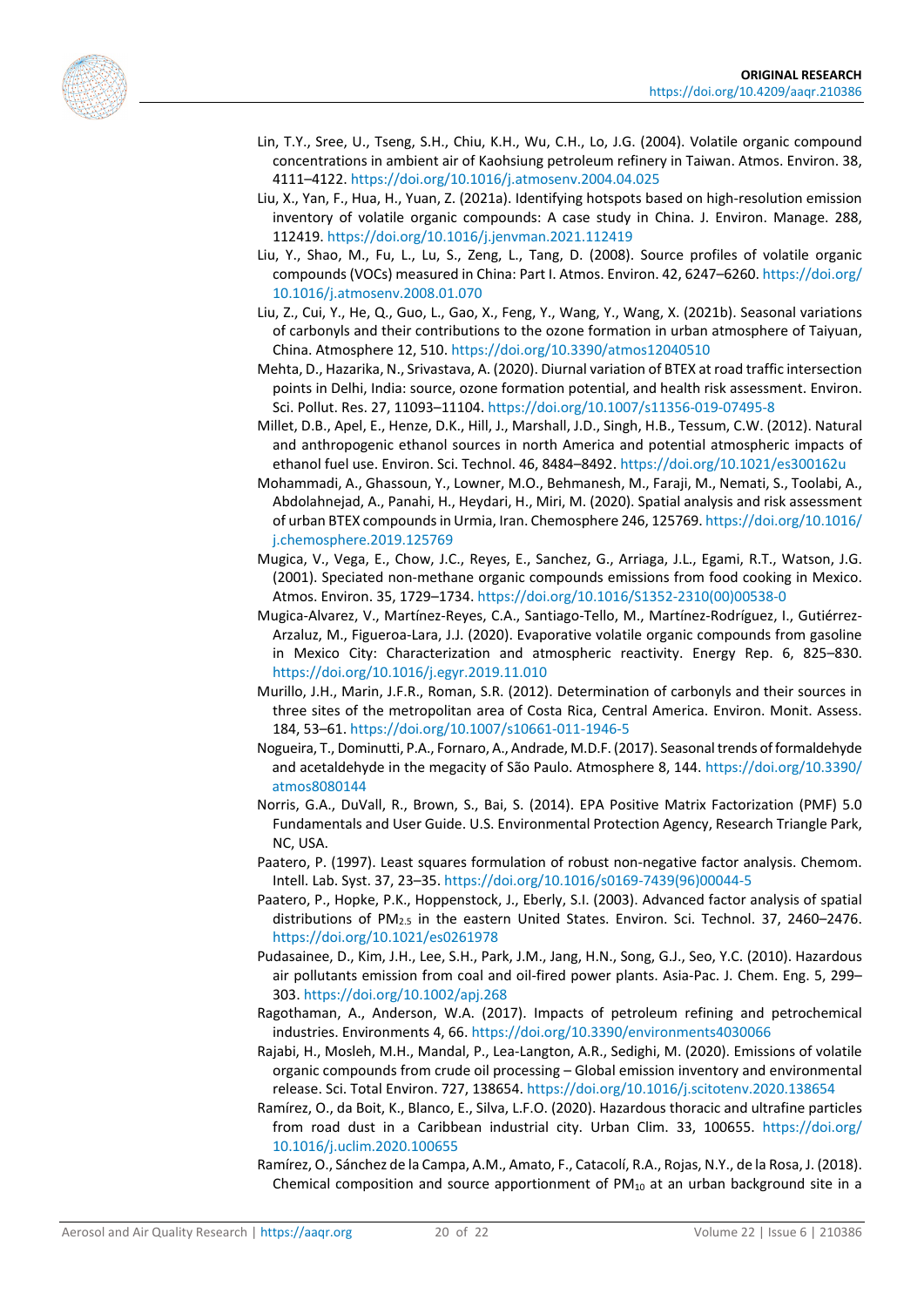<span id="page-20-9"></span><span id="page-20-8"></span>

high–altitude Latin American megacity (Bogota, Colombia). Environ. Pollut. 233, 142–155. <https://doi.org/10.1016/j.envpol.2017.10.045>

- Reff, A., Eberly, S.I., Bhave, P.V. (2007). Receptor modeling of ambient particulate matter data using positive matrix factorization: Review of existing methods. J. Air Waste Manage. Assoc. 57, 146–154.<https://doi.org/10.1080/10473289.2007.10465319>
- Reyes, E., Muñoz, R., Jaimes, M., Retama, A., Bueno, E., Cárdenas, B., Gutiérrez, V. (2008). Comportamiento Espacial Y Temporal de Las Concentraciones Atmosféricas de COV en la Zona Metropolitana del Valle de México. In Proceedings, XVI Congreso Nacional De Ingeniería Sanitaria y Ciencias Ambientales, Sanitary Enginnering and Environmental Sciences Congress, Mexico City, Mexico.
- <span id="page-20-13"></span>Sarkar, C., Chatterjee, A., Majumdar, D., Roy, A., Srivastava, A., Ghosh, S.K., Raha, S. (2017). How the atmosphere over eastern himalaya, india is polluted with carbonyl compounds? Temporal variability and identification of sources. Aerosol Air Qual. Res. 17, 2206–2223. [https://doi.org/](https://doi.org/10.4209/aaqr.2017.01.0048) [10.4209/aaqr.2017.01.0048](https://doi.org/10.4209/aaqr.2017.01.0048)
- <span id="page-20-15"></span>Secretaría de Medio Ambiente y Recursos Naturales (SEMARNAT) (2008). Inventario de Emisiones de Contaminantes Criterio ZMVM. Mexico, Secretaría de Medio Ambiente, Mexico City, Mexico.
- <span id="page-20-16"></span>Secretaría del Medio Ambiente (SEDEMA) (2013). Inventario de emisiones contaminantes y de efecto invernadero 2012. Secretaría del Medio Ambiente, Mexico City, Mexico.
- <span id="page-20-0"></span>Silva, L.F.O., Schneider, I.L., Artaxo, P., Núñez-Blanco, Y., Pinto, D., Flores, É.M.M., Gómez-Plata, L., Ramírez, O., Dotto, G.L. (2022). Particulate matter geochemistry of a highly industrialized region in the Caribbean: Basis for future toxicological studies. Geosci. Front. 13, 101115. <https://doi.org/10.1016/j.gsf.2020.11.012>
- <span id="page-20-3"></span>Sosa, G., Vega, E., González-Avalos, E., Mora, V., López-Veneroni, D. (2013). Air pollutant characterization in Tula industrial corridor, central Mexico, during the MILAGRO study. Biomed Res. Int. 2013, 521728.<https://doi.org/10.1155/2013/521728>
- <span id="page-20-4"></span>Sosa, R., Vega, E., Wellens, A., Jaimes, M., Fuentes, G., Granados, E., Alarcon, A.L., Torres, M.D., Sanchez, P., Rosas, S., Mateos, E. (2020). Reduction of atmospheric emissions due to switching from fuel oil to natural gas at a power plant in a critical area in Central Mexico. J. Air Waste Manage. Assoc. 70, 1043–1059[. https://doi.org/10.1080/10962247.2020.1808113](https://doi.org/10.1080/10962247.2020.1808113)
- <span id="page-20-7"></span>U.S. EPA (1999). Compendium Method TO-14A. Determination of Volatile Organic Compounds (VOCs) in Ambient Air Using Specially Prepared Canisters with Subsequent Analysis by Gas Chromatography, U.S. Environmental Protection Agency, Cincinnati, OH, USA.
- <span id="page-20-10"></span>U.S. EPA (2009). Risk Assessment Guidance for Superfund Volume I: Human Health Evaluation Manual (Part F, Supplemental Guidance for Inhalation Risk Assessment): Final. U.S. Environmental Protection Agency, Washington, DC, USA.
- <span id="page-20-11"></span>U.S. EPA (2011). Exposure Factors Handbook: 2011 Edition. U.S. Environmental Protection Agency, Washington, DC, USA.
- <span id="page-20-1"></span>Vega, E., Mugica, V., Carmona, R., Valencia, E. (2000). Hydrocarbon source apportionment in Mexico City using the chemical mass balance receptor model. Atmos. Environ. 34, 4121–4129. [https://doi.org/10.1016/S1352-2310\(99\)00496-3](https://doi.org/10.1016/S1352-2310(99)00496-3)
- <span id="page-20-12"></span>Vega, E., Sanchez, G., Molina, L. (2007). Non-methane hydrocarbons source apportionment at different sites in Mexico city during 2002–2003. Atmos. Chem. Phys. Discuss. 7, 13561–13596. <https://doi.org/10.5194/acpd-7-13561-2007>
- <span id="page-20-2"></span>Vega, E., Sanchez-Reyna, G., Mora-Perdomo, V., Iglesias, G.S., Arriaga, J.L., Limon-Sanchez, T., Escalona-Segura, S., Gonzalez-Avalos, E. (2011). Air quality assessment in a highly industrialized area of mexico: Concentrations and sources of volatile organic compounds. Fuel 90, 3509– 3520. <https://doi.org/10.1016/j.fuel.2011.03.050>
- <span id="page-20-5"></span>Vega, E., López-Veneroni, D., Ramírez, O., Chow, J.C., Watson, J.G. (2021). Particle-bound PAHs and chemical composition, sources and health risk of  $PM_{2.5}$  in a highly industrialized area. Aerosol Air Qual. Res. 21, 210047. <https://doi.org/10.4209/aaqr.210047>
- <span id="page-20-14"></span>Velasco, E. (2003). Estimates for biogenic non-methane hydrocarbons and nitric oxide emissions in the Valley of Mexico. Atmos. Environ. 37, 625–637. [https://doi.org/10.1016/S1352-](https://doi.org/10.1016/S1352-2310(02)00896-8) [2310\(02\)00896-8](https://doi.org/10.1016/S1352-2310(02)00896-8)
- <span id="page-20-6"></span>Velasco, E., Lamb, B., Westberg, H., Allwine, E., Sosa, G., Arriaga-Colina, J.L., Jobson, B.T., Alexander, M.L., Prazeller, P., Knighton, W.B., Rogers, T.M., Grutter, M., Herndon, S.C., Kolb,